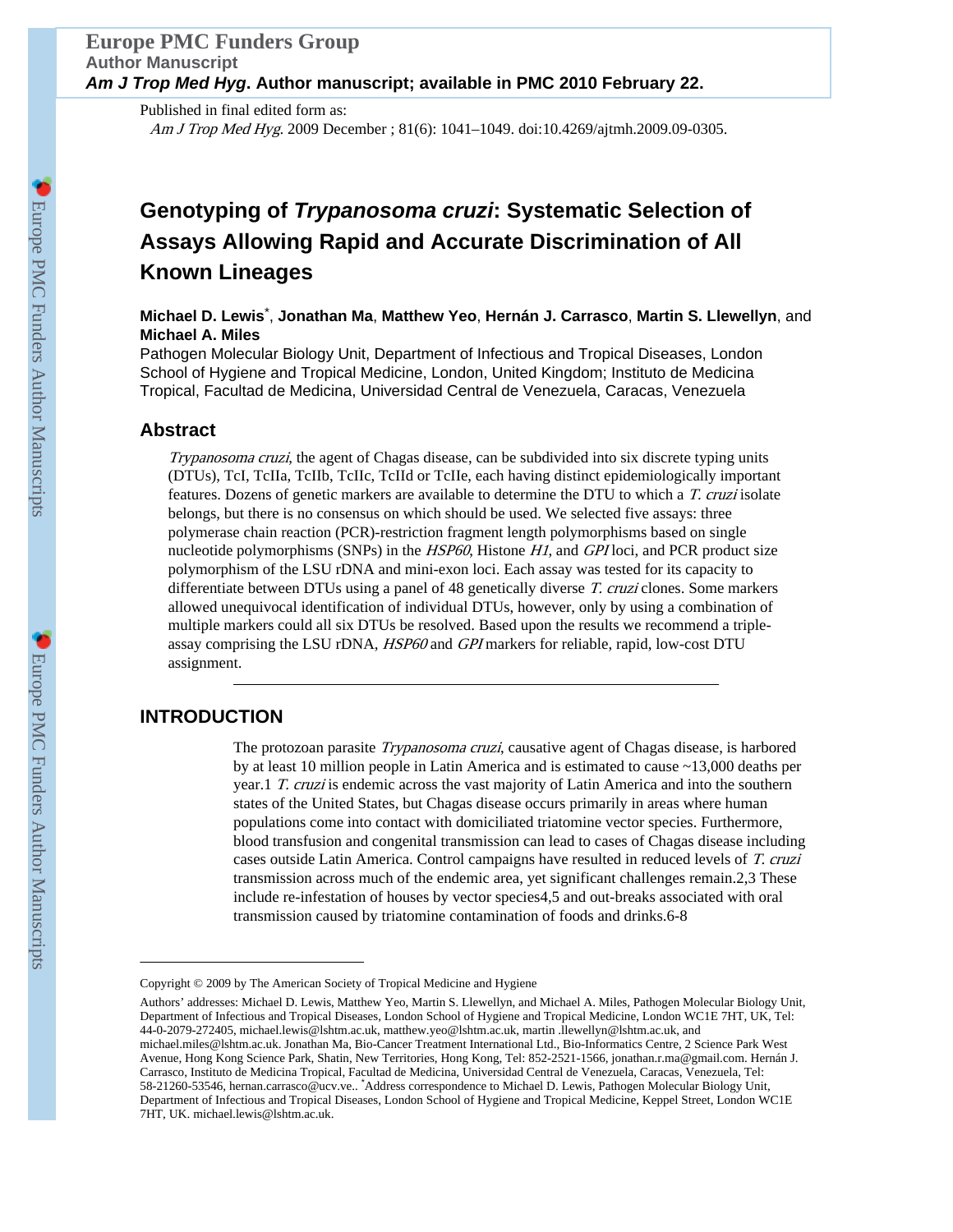Trypanosoma cruzi shows extremely high levels of genetic diversity, and a plethora of genetic markers can be used to stratify the species into various subdivisions, with greater or lesser levels of resolution depending on the markers used. Typing of genetic polymorphisms at relatively conserved loci can define major genetic subdivisions,9,10 whereas analysis of highly variable loci such as microsatellites11-13 or kDNA minicircle sequences14,15 allows higher level resolution, potentially even to the level of profiles that are specific to individual strains.

An understanding of the genetic diversity of any microbial pathogen is crucial, especially for epidemiologic research and for diagnostic, evolutionary, and basic biological studies. Historically, study of T. cruzi genetic diversity has been hampered by a lack of standardized typing methods and the use of various alternative nomenclatures16,17 (Table 1). In some cases, this has led to confusion in the literature and made comparison between different studies problematic. For the purposes of molecular epidemiology, a useful conceptual development has been that of the discrete typing unit (DTU), which groups strains on the basis of shared characteristics of multilocus genotypes but without making explicit assumptions about their evolutionary relatedness.18 For T. cruzi, multilocus genotyping has consistently shown six distinct DTUs, TcI, TcIIa, TcIIb, TcIIc, TcIId, and TcIIe,19,20 each having distinct epidemiologic and evolutionary aspects. Although many typing systems are in use for T. cruzi, there is a lack of data regarding comparison of different methods, particularly with respect to the relatively undersampled DTUs TcIIa and TcIIc, which are only occasionally present in domestic settings.

Two of the most commonly used T. cruzi genotyping assays exploit sequence variability in the D7 divergent domain of the 24Sα rRNA locus (LSU rDNA) and in the non-transcribed intergenic region of the SL-RNA (mini-exon) array. This permits discrimination of some of the different lineages by simple visualization of differences in polymerase chain reaction (PCR) product size9,10,20-22 (Table 2). Using the rDNA target, some lineages are easily genotyped because they give single band profiles, for example, 110 bp for TcI/IIc or 125 bp for TcIIb/IIe. TcIId strains are typically characterized by the presence of both of these bands, although the larger band can be weak or absent entirely.10,20 Furthermore, TcIIa does not have a single characteristic band size; some isolates, including the reference strain CanIII cl1, give a band smaller than 125 bp, estimated to be either 12020 or 117 bp,21 whereas TcIIa isolates from North America [TcIIa(NA)] seem to be characterized by a 130 bp band.20 Regarding the mini-exon, early studies showed a multiplex PCR assay easily differentiated TcI (350 bp) from TcIIb/IId/IIe (300 bp).9,10 Using this assay to characterize ZIII isolates (TcIIa and TcIIc) has proven to be less straightforward; some authors report a lack of amplification,20 whereas others have successfully amplified products of 400 bp for TcIIa and 250 bp for TcIIc.23,24 Others recommend the use of modified protocols using lineage-specific primers to allow discrimination of ZIII isolates.14,25

A number of PCR-restriction fragment length polymorphism (RFLP) protocols have been described,26,27 but to date, they have only been tested on a limited number of isolates, and it is not clear which are most suitable for standardized, widespread application. We selected three of these assays that, when used in combination, showed the potential to identify TcI, TcIIa, TcIIb, TcIIc, and a joint TcIId/TcIIe group. We set out to compare the performance of these three PCR-RFLP assays with the LSU rDNA and mini-exon genotyping assays using a large cohort of T. cruzi clones representing all six DTUs. We show that combining the LSU rDNA assay with two of the PCR-RFLP assays allows the simple, rapid, and low-cost resolution of all known T. cruzi DTUs.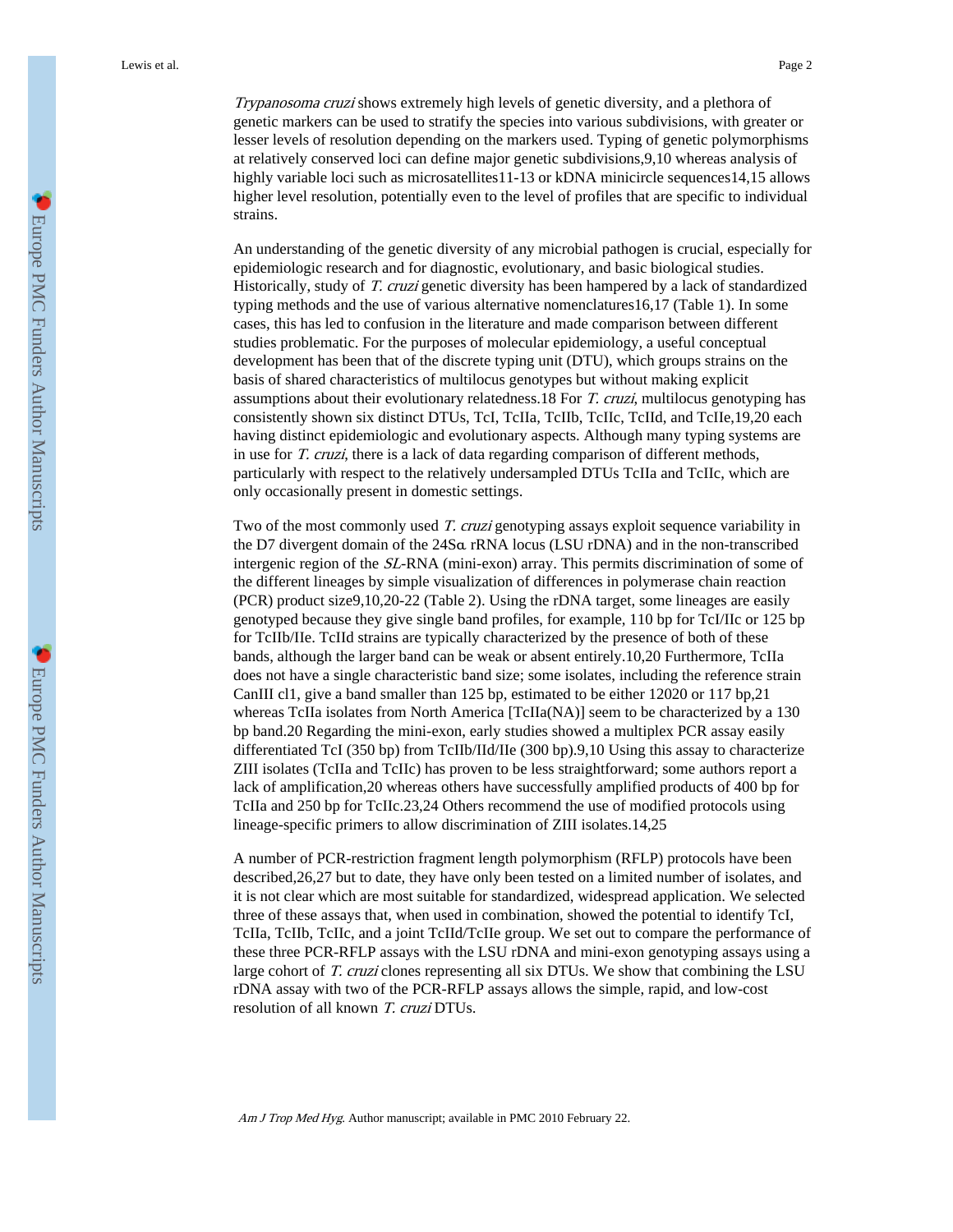## **MATERIALS AND METHODS**

#### **Parasite stocks and extraction of genomic DNA**

Apanel of 48 T. cruzi biological clones representing all six DTUs was assembled(Table 3). They originate from diverse localities in endemic areas and consist of isolates from sylvatic and domestic transmission cycles; their sources include triatomine vectors, mammal hosts, and infected humans; full details of their origins are given elsewhere.28 Parasites were cultivated in supplemented RPMI-1640 liquid medium (Sigma, Gillingham, UK) at 28°C as described previously.29 Total genomic DNA was prepared from logarithmic phase cultures using standard phenol:chloroform protocols or alternatively using the Gentra Puregene Tissue Kit (Qiagen, Crawley, UK) according to the manufacturer's protocols.

#### **PCR product size polymorphism assays**

All strains were characterized by PCR amplification of the D7 divergent domain of the 24Sα rRNA gene (LSU rDNA) and the non-transcribed spacer of the mini-exon gene using standard protocols.10,20 Amplification reactions contained 0.2 mmol/L of each dNTP, 1.5 mmol/L MgCl<sub>2</sub>, 1 pmol/ $\mu$ L of each primer, 1 Unit of *Taq* DNA polymerase (Bioline, London, UK) and 10–100 ng gDNA. For the LSU rDNA, PCR primers D71 and D72 were used, and amplifications were performed using an initial denaturation step of 94°C for 3 minutes and then 27 amplification cycles (94°C for 1 minute, 60°C for 1 minute, 72°C for 1 minute), followed by a final elongation step at 72°C for 5 minutes.10 For the mini-exon PCRs, a pool of three primers, TC, TC1, and TC2, was used, and amplifications were performed using an initial denaturation step of 94°C for 3 minutes and then 27 amplification cycles (94°C for 30 seconds, 55°C for 30 seconds, 72°C for 30 seconds), followed by a final elongation step at 72°C for 5 minutes.10 LSU rDNA PCR products were separated by gel electrophoresis in 3% agarose gels and mini-exon products in 1.5% gels. For expected product sizes, see Table 2.

#### **PCR-RFLP assays**

All strains were characterized by restriction enzyme digestion of PCR products from the amplification of three target loci, as first described by Westenberger and others,27 with minor modifications to the protocol. The following target/restriction enzyme combinations were used: heat shock protein 60 (HSP60)/EcoRV, histone H1/AatII, and glucose-6phosphate isomerase (GPI)/HhaI. Amplification reactions were as above but contained 2 mmol/L MgCl  $_2$ , and the primer pairs used were as follows: HSP60\_for and HSP60\_rev (for HSP60),30 H1 for and H1 rev (for histone H1),30 and GPI for and GPI rev (for GPI).31 Amplifications were performed using a touchdown PCR strategy comprising an initial denaturation step of 3 minutes at 94°C, followed by four cycles (94°C for 30 seconds, 64°C for 30 seconds, 72°C for 1 minute), followed by 28 cycles (94°C for 30 seconds, 60°C for 30 seconds, 72°C for 1 minute), and then a final elongation step at 72°C for 10 minutes. PCR products were checked on 1.5% agarose gels and if necessary purified using the Qiaquick gel extraction kit (Qiagen) to remove non-specific products. For restriction enzyme digestion,  $10 \mu L$  of PCR product (typically  $\sim 1 \mu$ g) was digested in a reaction containing  $0.25$  U/ $\mu$ L of the appropriate restriction enzyme, i.e., EcoRV (Promega, Southampton, UK), HhaI (NEB, Hitchin, UK), or AatII (NEB, Hitchin, UK), 100 ng/ $\mu$ L BSA, and 1× quantity of the manufacturer's recommended reaction buffer in a total volume of  $20 \mu L$ . The digestion reactions were incubated for 4 hours at  $37^{\circ}$ C, after which 5  $\mu$ L of the reaction was used for restriction fragment size analysis using either 1.5% agarose gels (*GPI/HhaI*) or 3% gels (HSP60/EcoRV and histone H1/AatII). For expected product sizes, see Table 2.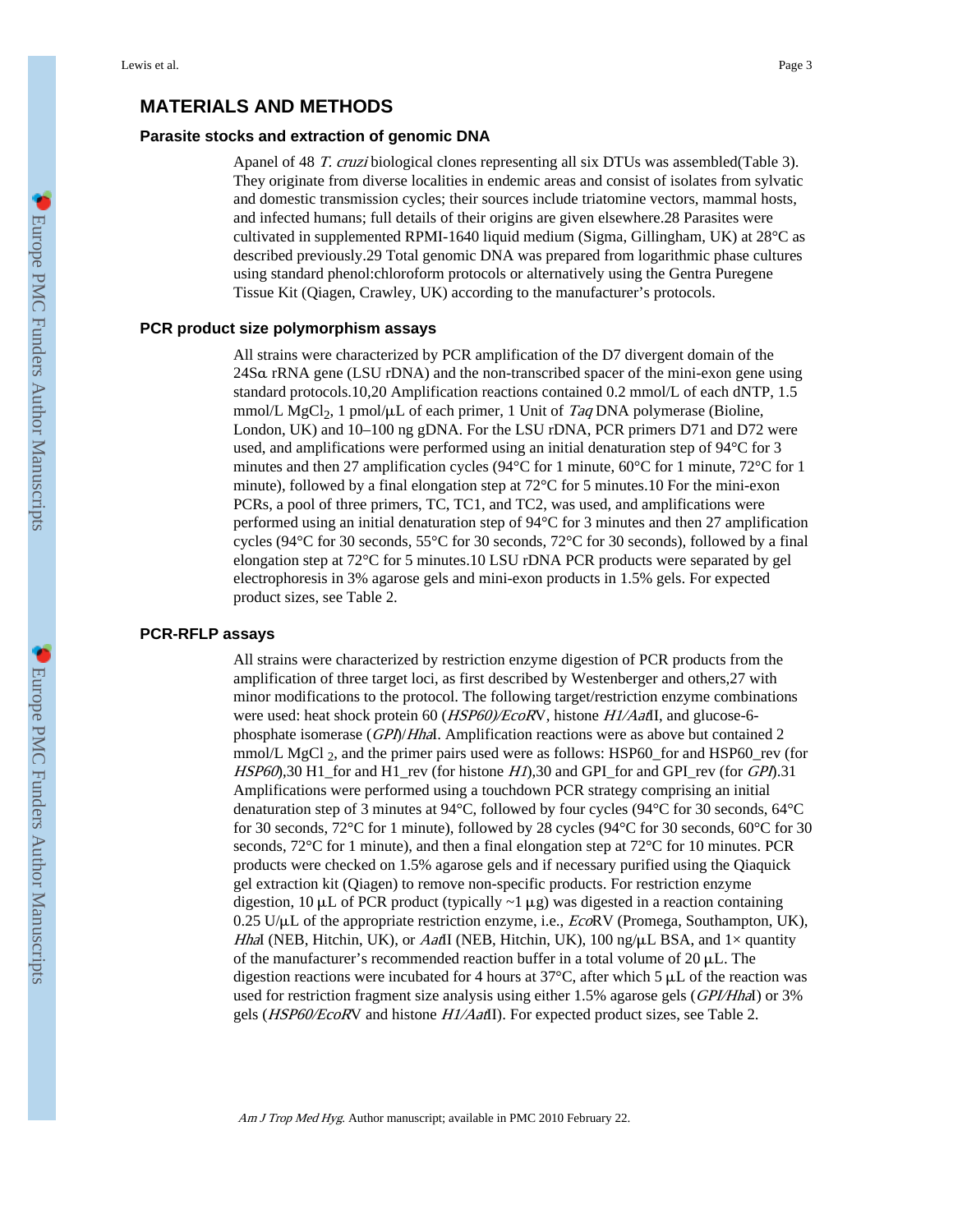# **RESULTS**

#### **LSU rDNA PCR product size polymorphism**

All samples were readily genotyped at this locus (Figure 1; Table 3). As expected, all TcI and TcIIc strains gave 110-bp bands and all TcIIb and TcIIe strains gave 125-bp bands. TcIId strains always had the 110-bp band; usually, the 125-bp band was also present, producing the characteristic double band profile. However, the intensity of the 125-bp band was variable across independent replicates and was sometimes not visible (Figure 1A). CanIII cl1 and three other TcIIa strains gave the expected intermediate-sized product (Figure 1B; Table 3), considered in this study to be 117 bp in accordance with Kawashita and others, 21 rather than 120 bp.20 One South American TcIIa strain, Saimiri3 cl1, generated the 125 bp normally characteristic for TcIIb/IIe as shown previously.20 The TcIIa(NA) strains gave 130-bp bands, as found previously for other strains of the same origin.20 In summary, genotyping of this locus confirmed its general utility as a discriminatory marker for T. cruzi lineages; however, it does require very small differences in band size (≥ 5 bp) to be resolved, which can be technically challenging.

#### **Mini-exon PCR product size polymorphism**

All samples were genotyped using PCR amplification of the mini-exon gene (Figure 1C; Table 3). In total, eight isolates were typed as TcIIc (250-bp products), 24 as TcIIb/d/e (300 bp), eleven as TcI (350 bp), and three as TcIIa (400 bp). Compared with the original multiple locus enzyme electrophoresis (MLEE) and/or random amplified polymorphic DNA (RAPD) genotyping, most strains gave product sizes as expected. One strain, Saimiri3 cl1, gave a product estimated to be 380 bp (Figure 1C); a previous study had recorded no amplification for this strain.20 Another, 10R26, gave no amplification despite repeated attempts, although this strain has previously been reported to contain a TcI-like sequence.30

It should be noted that for a number of the strains previously typed as TcIIc (Table 3), the mini-exon exhibited a lack of reproducibility across repeated experiments: the diagnostic 250-bp band was often faint, and multiple non-specific bands were observed more frequently compared with other strains. As an example, profiles showing bands at both 250 and 300 bp were observed for ARMA13 cl1 and SABP19 cl1 (Figure 1C; Table 3). Difficulty in genotyping TcIIc strains by mini-exon PCR is in keeping with previous findings.20 Nevertheless, in this study, the diagnostic 250-bp band was not observed for any other strains and thus was considered to be indicative of a TcIIc genotype.

The TcIIa strains showed heterogeneity in the size of the mini-exon amplification product and also frequently presented non-specific bands. Besides the two strains already mentioned (10R26 and Saimiri3 cl1), CanIII cl1, 92122102R, and StC10R cl1 did give products of 400 bp, but X10610 cl5 and ERA cl2 produced bands of 350 bp, normally characteristic of TcI.

#### **PCR-RFLP assays**

A recent study detailed the development of six PCR-RFLP assays for genotyping T. cruzi lineages.27 According to the data presented for a panel of 26 T. cruzi isolates (ten of which are also in our panel), there was no single assay that could split the strains into more than three groups of genotypes. However, by combining the data from three of these assays ( $HSP60$  digested with  $EcoRV$ , histone H1 digested with AatII, and GPI digested with HhaI), all DTUs except TcIId/IIe would be predicted to have unique multiple assay profiles. To validate the potential of this typing scheme, the three PCR-RFLP assays were applied to all samples.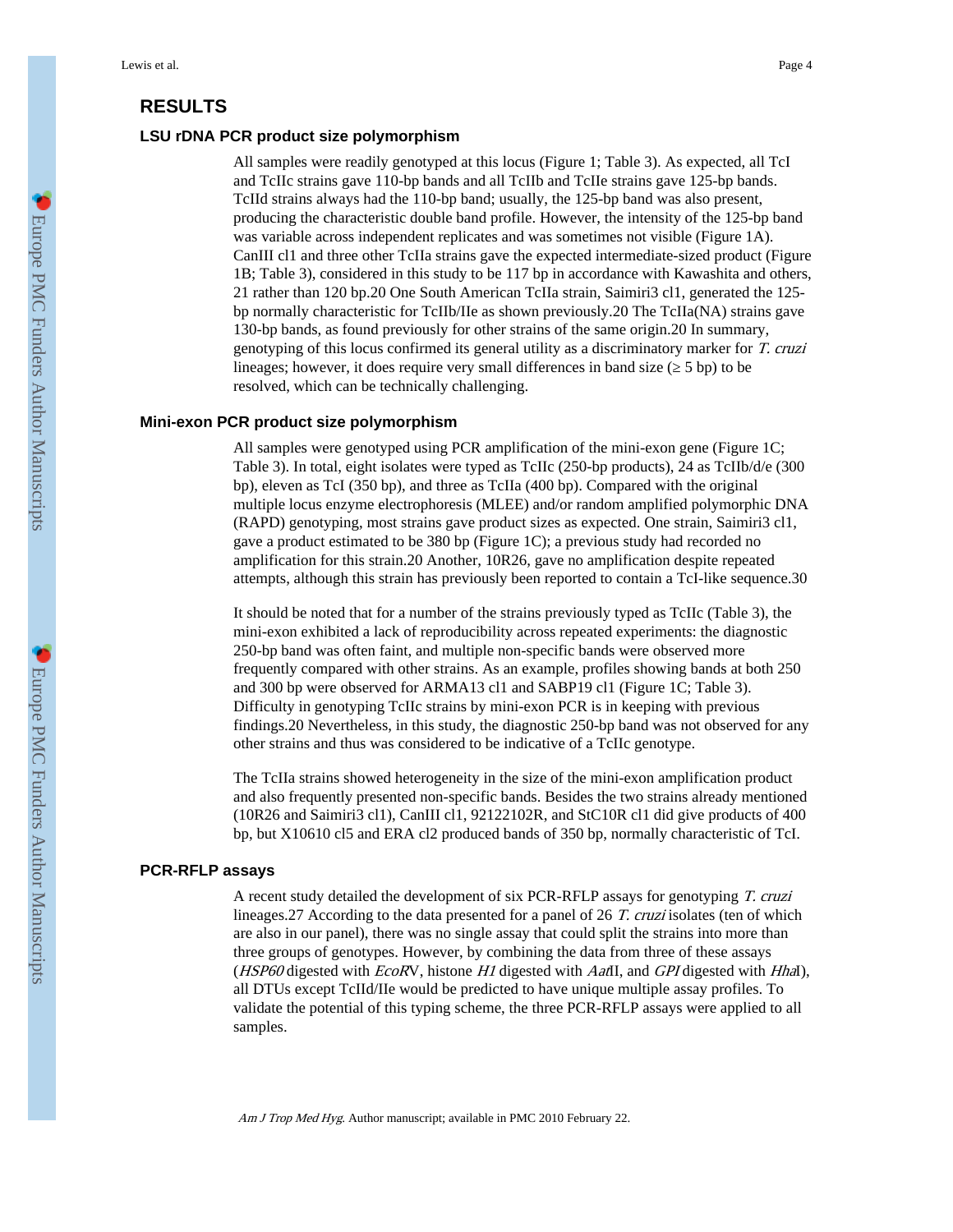**HSP60—**Minimal non-specific PCR products for HSP60 were observed, and this meant that the digestion reaction could be performed directly on PCR products without the need for purification, thus reducing the time needed for this assay. An example of RFLP profiles generated by this assay is shown in Figure 2. The genotype group designations (TcI/IIa/IIb, TcIIc, or TcIId/IIe)27 were applied to the entire cohort of samples. Across the whole panel of T. cruzi, the genotype assignments showed an exact correlation with those predicted by other genotyping methods (Table 3). Notably, this assay proved to be a reliable method to discriminate TcIIc strains from all other lineages.

**Histone H1—**The PCR-RFLP of histone H1 was performed for all samples and produced the same three profiles (TcI/IIc, TcIIb, or TcIIa/IId/IIe) identified by Westenberger and others27 (Figure 2; Table 2). Digestion of unpurified PCR products, in some cases, generated some non-specific bands, predominantly one ~320 bp in size. Such bands, however, did not hamper detection of the diagnostic bands. Comparison of the genotype assignments with expectations showed that 45 of 48 samples in this study gave RFLP profiles consistent with these expectations. Exceptions were Saimiri3 cl1, StC10R cl1, and 92122102R, all of which gave TcI/IIc profiles rather than the expected TcIIa/IId/IIe profile. This single assay reliably resolved DTU TcIIb from all others.

**GPI—**As for HSP60, the digestion reaction for GPI amplification products could be performed directly without the need for purification. All the T. cruzi isolates in this study gave RFLP profiles (Figure 2) that could easily be assigned to the possible genotype groups (TcI/IIc, TcIIa/IIb, or TcIId/IIe) identified by Westenberger and others.27 Genotypes were consistent with those expected for each DTU based on other markers for 46 of 48 samples (Table 3). Exceptions were StC10R cl1 and 92122102R, both of which gave TcI/IIc profiles rather than the expected TcIIa/IIb profile.

## **DISCUSSION**

For many years, MLEE was the method of choice for resolving T. cruzi subgroups. With the advent of direct genetic typing, a range of PCR-based assays capable of delineating T. cruzi subdivisions to varying extents were developed and readily applied. However, there has been a tendency for the number of loci used for typing to be reduced to only two that are widely used (LSU rDNA and mini-exon) or various additional loci that are only used by a small number of laboratories. This creates the problem of reduced discriminatory power and/ or difficulty in comparing work in different laboratories using different typing systems. Although high-resolution genetic typing can now be achieved using multilocus sequence typing (MLST)27,32,33 or multilocus microsatellite typing (MLMT),11,13,34 these methods are impractical for simple DTU assignment. For that objective, PCR-RFLP assays hold much promise given the low resource requirement. We selected three PCR-RFLP assays based on data from an analysis of 26 strains showing that they had good potential for differentiating between T. cruzi DTUs.27 We set out to test the performance of these assays for typing a large cohort of cloned T. cruzi isolates and compared them to the commonly used mini-exon and LSU rDNA typing assays.

Typing of the LSU rDNA allowed discrimination of the following groups: TcI/TcIIc, TcIIb/ TcIIe, and most TcIId samples. Brisse and others20 showed that this marker also allowed resolution of two groups within TcIIa corresponding to strains from North America and South America because of unique profiles for each of these groups. This result was also observed here for four additional samples, strengthening the likelihood that there are conserved differences at this locus between North and South American TcIIa strains, and in keeping with some molecular data indicating a significant divergence.32,35,36 However, caution is needed when drawing such conclusions, as exemplified by the finding that another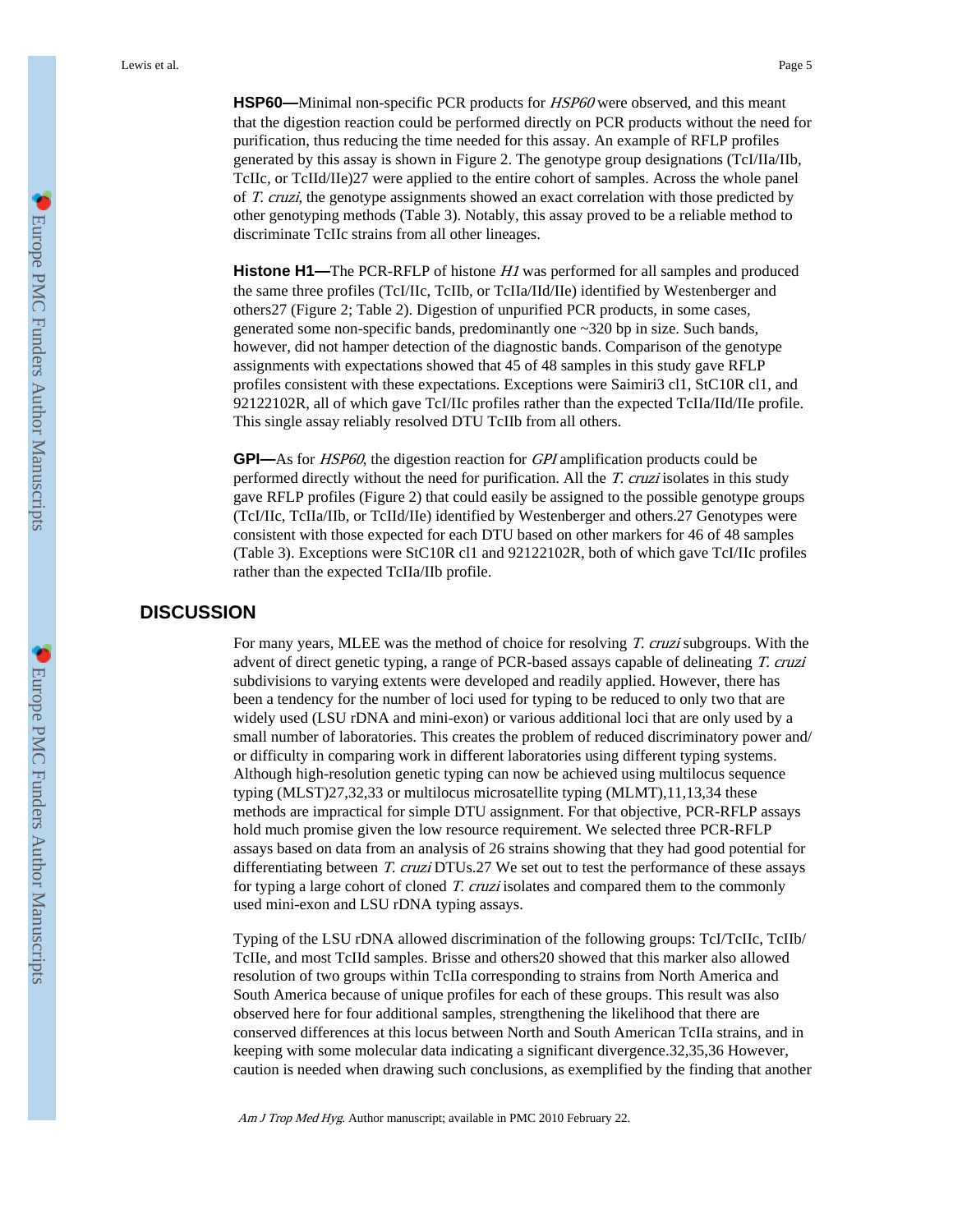TcIIa strain, Saimiri3 cl1, has a TcIIb/TcIIe profile.20 There are additional concerns for the resolution of TcIId because the double band profile that specifies TcIId was not always observed. A single band at this locus is a feature that has also been noted for a small number of other TcIId strains including Sc43 cl1,10,20 for which the double band profile was detected in this study. This could be a result of differences in experimental conditions or genuine genetic differences between the stocks of the same name in the different laboratories. A drawback of this genotyping method is the requirement to distinguish between bands that are only 5 bp different in size, which can be technically challenging unless appropriate reference strains are used as standards in each analysis.

The mini-exon marker reliably discriminated DTU TcI and a combined group of TcIIb, TcIId, and TcIIe. Typing of DTUs TcIIc and TcIIa was less reliable, in keeping with previous reports.20 Repeated assays were often needed to confirm TcIIc profiles, and in some cases TcI-like bands were observed, raising the possibility of misclassifications. TcIIa strains gave a number of different profiles, which in some cases would lead to incorrect DTU assignment if this marker was used alone. One reason for the variable TcIIc and TcIIa profiles is the presence of insertions and/or deletions within the target locus, influencing the efficiency of primer binding.20 Such indels have been characterized in two TcIIc isolates and a TcIIa isolate,25 but the data presented here suggest that these may not be conserved features within and/or between these sublineages. Furthermore the mini-exon locus exhibits significant secondary structure,37 which could also adversely affect amplification in some cases. Although the mini-exon assay is clearly inferior to the others tested here in terms of its reliability, direct sequencing of the SL-rRNA locus does have potential for the characterization of intra-DTU diversity, as, for example, shown by a recent study of TcI strains in Colombia.38

The three PCR-RFLP assays are clearly useful additions to the repertoire of available T. cruzi genotyping protocols. The data presented here are mostly consistent with expectations based on the original study.27 If each assay is considered separately, there are two cases where unique profiles that are specific to a single DTU were observed. First, the *HSP60/* EcoRV assay reliably discriminated TcIIc strains, and second, the histone  $H1/Aa\bar{t}I$  assay generated TcIIb-specific profiles. The application in combination of the three RFLP markers assessed in this study proved to reliably discriminate all strains into the four non-hybrid DTUs and a fifth combined TcIId/IIe hybrid group, agreeing with the results from the analysis of Westenberger and others27 of 26 strains. However, exceptions to this general rule occurred in the case of the histone  $H1/Aa\bar{a}I1$  assay for TcIIa(NA) strains and Saimiri3 cl1 and also with the GPI/HhaI assay, again with TcIIa(NA) samples. These discrepancies, caused by point mutations in a relevant restriction site, may or may not reflect a more substantial overall divergence between such North American strains and other members of TcIIa; full sequencing of the target loci will be needed to resolve this question. Overall, these assays were simple to perform and, although they require an extra experimental step and additional reagents compared with the mini-exon or LSU rDNA assays, they seem to be less subject to equivocal results. On the other hand, only LSU rDNA is capable of separating TcIId and TcIIe samples.

None of the individual markers tested here allowed complete DTU resolution, and in any case, reliance on a single marker would be inadvisable because of the consequent loss of resolution and the potential influence of genetic exchange on some lineages. Using a combination of multiple assays, therefore, permits more reliable DTU assignment. Brisse and others20 proposed a multiple assay system based on a combination of mini-exon, LSU rDNA and 18S rRNA (SSU rDNA) PCR product size polymorphism assays. Although this strategy does permit assignment into each of the six DTUs, the mini-exon assay seems to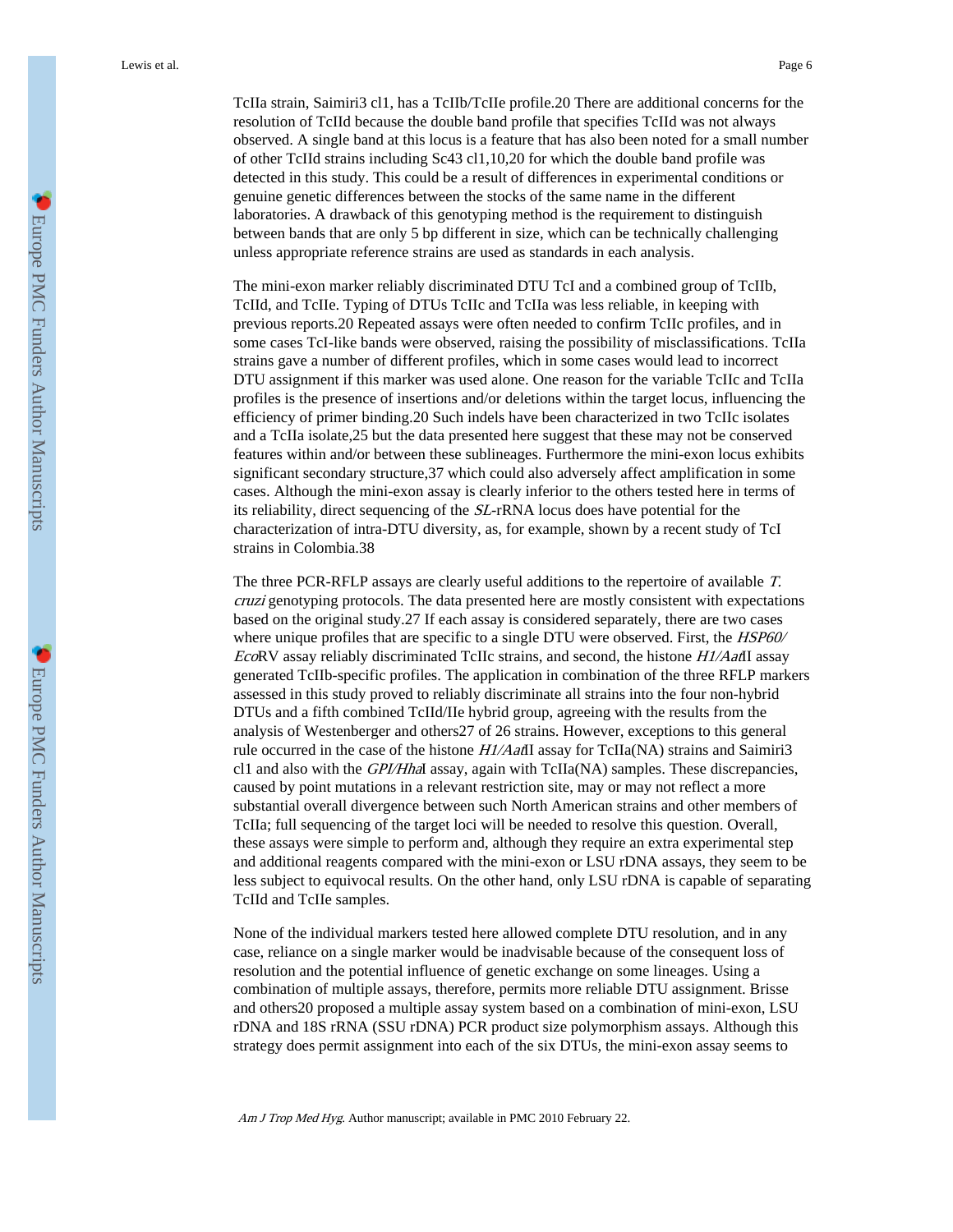lack reproducibility in some cases, and several of the assignments depend on the absence, rather than the presence, of bands, which is inadvisable.

The data presented here show that the application of another combination of markers, including PCR-RFLPs, can achieve the same level of resolution with all assignments depending on the presence of specific band sizes. Only the LSU rDNA marker and the miniexon are able to distinguish TcIIa(NA) from TcI, so one of these assays should be included. The results of this study lead to a strong preference for LSU rDNA because it allows separation of TcIId from TcIIe and is much more reliable for typing of TcIIa and TcIIc. Follow-up with RFLP of *HSP60* could resolve all six DTUs. However, each of the RFLPs relies on the presence or absence of either one or two SNPs, which may be affected by mutations in as yet untested strains. It would therefore seem sensible to include a second PCR-RFLP assay in addition to *HSP60/EcoRV*. The *GPVHhal* assay has two advantages over histone  $H1/AaAII$ : first, the absence of non-specific bands, and second, a larger, and therefore more easily visible, smallest digestion product.

In this study, the combination of LSU rDNA PCR with HSP60/EcoRV and GPI/HhaI PCR-RFLPs reliably determined the "correct" DTU for 45 of the 48 cloned isolates. The first exception was that the two TcIIa strains from North America gave TcI/IIc-type RFLP profiles, although they could still be identified by the characteristic 130bp LSU rDNA PCR product. Second, strain Saimiri3 cl1, which has been typed as TcIIa by MLEE and RAPD,19 had atypical profiles for several of the single-locus genotyping assays used here. The existence of a minority of strains that do not fit comfortably into the DTU concept, should, however, be viewed as an interesting feature of the species rather than an inadequacy of a genotyping system that works most of the time. Complications caused by the existence of such rare isolates or others from as yet unsampled populations are likely to be unavoidable without the application of more markers. Observation of unexpected multilocus genotypes could indicate as yet undiscovered lineages or recombinant strains that warrant further study, for instance by MLST. MLST has not only allowed the identification of recombination in T. cruzi32,33 but also in other eukaryotic pathogens, including Leishmania spp.,39,40 Giardia lamblia, 41 Toxoplasma gondii, 42 and Candida spp. 43, 44 Nevertheless, as a tool for simple DTU assignment, our data show that a triple-assay comprising LSU rDNA, HSP60/EcoRV, and GPI/HhaI (Figure 3) represents a good compromise of type-ability of most strains, adequate discriminatory power, reproducibility, and cost, as well as minimal sample material and time requirements.

Further development of multiple locus PCR-RFLP systems will require testing of many more isolates to prove the reliability of each target/enzyme combination. Testing of additional targets is clearly warranted, particularly of ones capable of discriminating between TcIId and TcIIe and any that unequivocally identify TcIIa. Details of other RFLP markers capable of similar levels of resolution were published during the course of this study, including an assay targeted to the GP72 gene using the restriction enzyme TaqI, which does seem to provide discrimination between TcIId and TcIIe.26 These authors also proved the potential of using PCR-RFLPs to detect diversity of T. cruzi in both clinical and field samples.

In this study aimed at validating genotyping assays, we used a panel of cloned, laboratory cultivated strains. The utility of these assays in practice, however, is subject to the complication of mixed infections, which are well documented in both vectors and mammal hosts, including humans.45-47 Depending on the strains present in such cases, mixed genotype profiles could be observed. For example, mixtures of TcIIb and TcIIc would generate TcIId/IIe profiles for the RFLP assays tested here. It may also be necessary to distinguish between *T. cruzi* and *Trypanosoma rangeli*, and this can be done either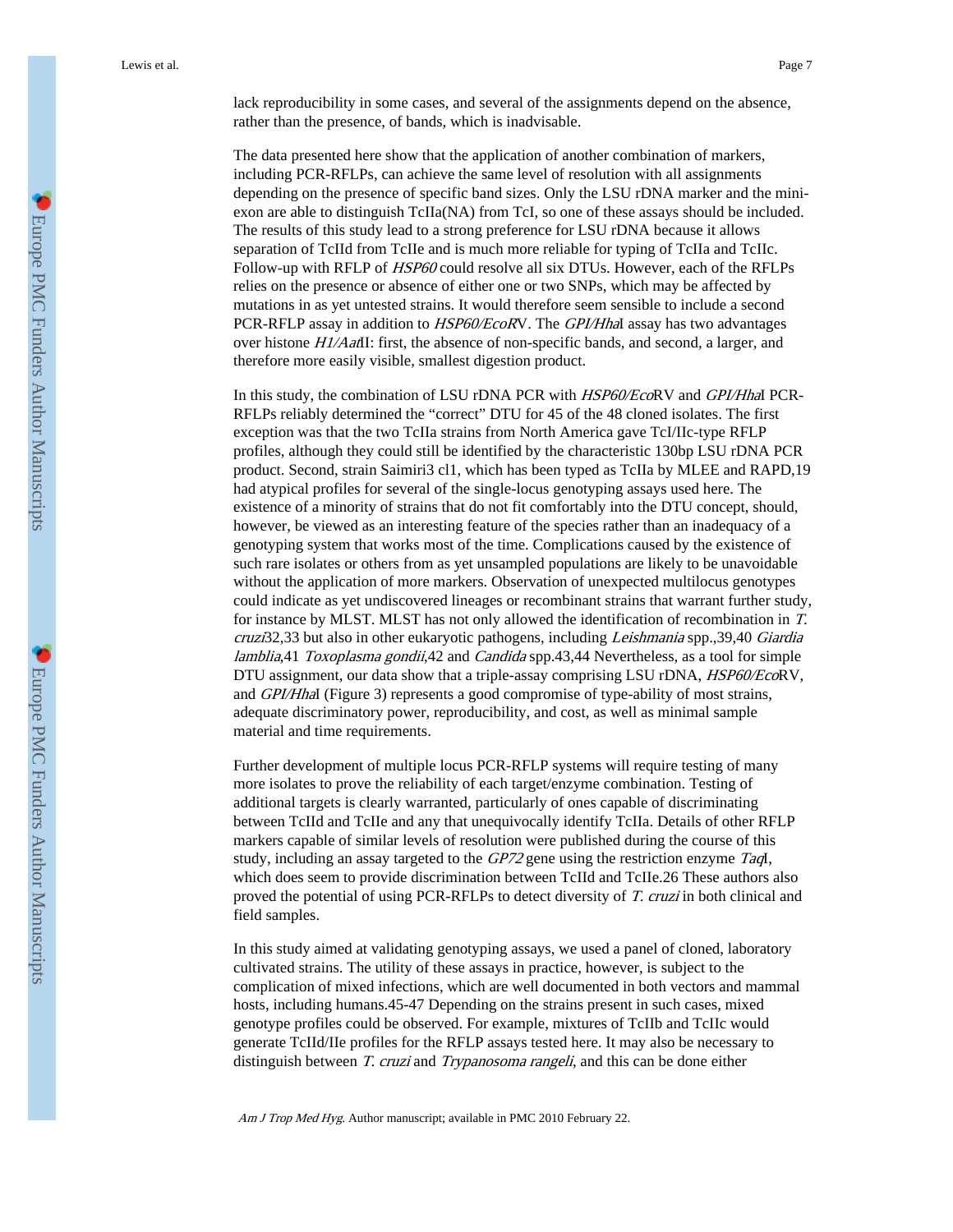morphologically, or genetically using an assay that exploits PCR product size differences in the large subunit rRNA gene (LSU rDNA).48 Furthermore, if there is reason to suspect an isolate belongs to the closely related, bat host-restricted subspecies Trypanosoma cruzi marinkellei, it can be identified by its unique 135-bp band for the LSU rDNA PCR assay.20

The strains that are used for testing of typing systems need to be carefully considered. Although there are abundant isolates described from domestic transmission cycles, the diversity of T. cruzi in sylvatic settings is less well understood. Indeed, the predominantly sylvatic DTUs TcIIa and TcIIc are often poorly represented in many types of study, including those aimed at characterizing genetic markers. Reducing this sample bias is also particularly important because the success of control strategies targeted at domestic transmission means that the epidemiology of Chagas disease is changing, and adventitious transmission of T. cruzi from sylvatic sources (i.e., TcI, TcIIa, and TcIIc) is seen as increasingly important.2 This is exemplified by cases of acute Chagas disease caused by enzootic transmission in the Brazilian Amazon, which may become increasingly frequent as migration more often brings humans into contact with sylvatic sources of T. cruzi.6 Reliable and reproducible genotyping protocols will aid characterization of new isolates and should contribute to a coordinated research effort across multiple disciplines.

### **Acknowledgments**

The authors thank Christian Barnabé, Michael Tibayrenc, and Patricio Diosque who kindly provided T. cruzi strains and Sofia Ocaña and Tapan Bhattacharyya for valuable technical assistance.

Financial support: This work was supported by the BBSRC and the Wellcome Trust. M.S.L. is supported by EC Contract 223034 (ChagasEpiNet). H.J.C. is supported by FONACIT Grant G-2005000827.

# **REFERENCES**

- 1. WHO. World Health Report. World Health Organisation; Geneva: 2002.
- 2. Schofield CJ, Jannin J, Salvatella R. The future of Chagas disease control. Trends Parasitol. 2006; 22:583–588. [PubMed: 17049308]
- 3. Dias JC. Southern Cone Initiative for the elimination of domestic populations of Triatoma infestans and the interruption of transfusion Chagas disease: historical aspects, present situation, and perspectives. Mem Inst Oswaldo Cruz. 2007; 102(Suppl 1):11–18. [PubMed: 17891281]
- 4. Feliciangeli MD, Sanchez-Martin MJ, Suarez B, Marrero R, Torrellas A, Bravo A, Medina M, Martinez C, Hernandez M, Duque N, Toyo J, Rangel R. Risk factors for *Trypanosoma cruzi* human infection in Barinas State, Venezuela. Am J Trop Med Hyg. 2007; 76:915–921. [PubMed: 17488916]
- 5. Gurtler RE, Kitron U, Cecere MC, Segura EL, Cohen JE. Sustainable vector control and management of Chagas disease in the Gran Chaco, Argentina. Proc Natl Acad Sci USA. 2007; 104:16194–16199. [PubMed: 17913895]
- 6. Coura JR, Junqueira ACV, Fernandes O, Valente SAS, Miles MA. Emerging Chagas disease in Amazonian Brazil. Trends Parasitol. 2002; 18:171–176. [PubMed: 11998705]
- 7. Dias JC, Bastos C, Araújo E, Mascarenhas AV, Martins Netto E, Grassi F, Silva M, Tatto E, Mendonça J, Araújo RF, Shikanai-Yasuda MA, Aras R. Acute Chagas disease outbreak associated with oral transmission. Rev Soc Bras Med Trop. 2008; 41:296–300. [PubMed: 18719812]
- 8. Nóbrega AA, Garcia MH, Tatto E, Obara MT, Costa E, Sobel J, Araujo WN. Oral transmission of Chagas disease by consumption of açaí palm fruit, Brazil. Emerg Infect Dis. 2009; 5:653–655.
- 9. Fernandes O, Souto R, Castro J, Pereira J, Fernandes N, Junqueira A, Naiff R, Barrett T, Degrave W, Zingales B, Campbell D, Coura JR. Brazilian isolates of Trypanosoma cruzi from humans and triatomines classified into two lineages using mini-exon and ribosomal RNA sequences. Am J Trop Med Hyg. 1998; 58:807–811. [PubMed: 9660469]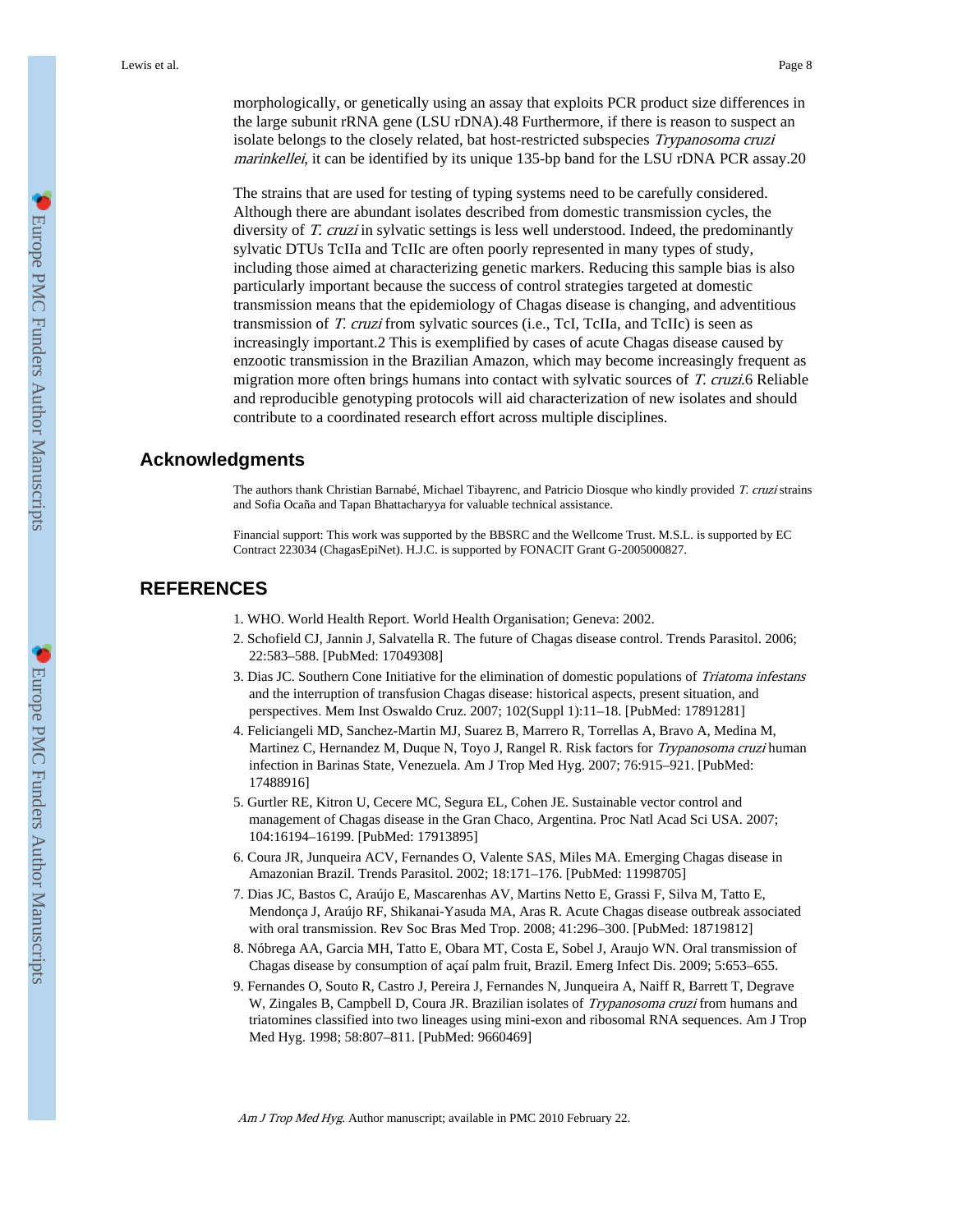- 10. Souto RP, Fernandes O, Macedo AM, Campbell DA, Zingales B. DNA markers define two major phylogenetic lineages of Trypanosoma cruzi. Mol Biochem Parasitol. 1996; 83:141-152. [PubMed: 9027747]
- 11. Oliveira RP, Broude NE, Macedo AM, Cantor CR, Smith CL, Pena SDJ. Probing the genetic population structure of Trypanosoma cruzi with polymorphic microsatellites. Proc Natl Acad Sci USA. 1998; 95:3776–3780. [PubMed: 9520443]
- 12. Valadares HMS, Pimenta JR, de Freitas JM, Duffy T, Bartholomeu DC, de Paula Oliveira R, Chiari E, Moreira MCV, Filho GB, Schijman AG, Franco GR, Machado CR, Pena SDJ, Macedo AM. Genetic profiling of *Trypanosoma cruzi* directly in infected tissues using nested PCR of polymorphic microsatellites. Int J Parasitol. 2008; 38:839–850. [PubMed: 18154957]
- 13. Llewellyn MS, Miles MA, Carrasco HJ, Lewis MD, Yeo M, Vargas J, Torrico F, Diosque P, Valente V, Valente SA, Gaunt MW. Genome-scale multilocus microsatellite typing of Trypanosoma cruzi discrete typing unit I reveals phylogeographic structure and specific genotypes linked to human infection. PLoS Pathog. 2009; 5 e1000410.
- 14. Burgos JM, Altcheh J, Bisio M, Duffy T, Valadares HMS, Seidenstein ME, Piccinali R, Freitas JM, Levin MJ, Macchi L, Macedo AM, Freilij H, Schijman AG. Direct molecular profiling of minicircle signatures and lineages of *Trypanosoma cruzi* bloodstream populations causing congenital Chagas disease. Int J Parasitol. 2007; 37:1319–1327. [PubMed: 17570369]
- 15. Telleria J, Lafay B, Virreira M, Barnabe C, Tibayrenc M, Svoboda M. Trypanosoma cruzi: sequence analysis of the variable region of kinetoplast minicircles. Exp Parasitol. 2006; 114:279– 288. [PubMed: 16730709]
- 16. Campbell D, Westenberger S, Sturm N. The determinants of Chagas disease: connecting parasite and host genetics. Curr Mol Med. 2004; 4:549–562. [PubMed: 15357207]
- 17. Momen H. Taxonomy of *Trypanosoma cruzi*: a commentary on characterization and nomenclature. Mem Inst Oswaldo Cruz. 1999; 94:181–184. [PubMed: 10677711]
- 18. Tibayrenc M. Genetic epidemiology of parasitic protozoa and other infectious agents: the need for an integrated approach. Int J Parasitol. 1998; 28:85–104. [PubMed: 9504337]
- 19. Brisse S, Barnabe C, Tibayrenc M. Identification of six Trypanosoma cruzi phylogenetic lineages by random amplified polymorphic DNA and multilocus enzyme electrophoresis. Int J Parasitol. 2000; 30:35–44. [PubMed: 10675742]
- 20. Brisse S, Verhoef J, Tibayrenc M. Characterisation of large and small subunit rRNA and miniexon genes further supports the distinction of six *Trypanosoma cruzi* lineages. Int J Parasitol. 2001; 31:1218–1226. [PubMed: 11513891]
- 21. Kawashita SY, Sanson GFO, Fernandes O, Zingales B, Briones MRS. Maximum-Likelihood divergence date estimates based on rRNA gene sequences suggest two scenarios of Trypanosoma cruzi intraspecific evolution. Mol Biol Evol. 2001; 18:2250–2259. [PubMed: 11719574]
- 22. Mendonça M, Nehme N, Santos S, Cupolillo E, Vargas N, Junqueira A, Naiff R, Barrett T, Coura J, Zingales B, Fernandes O. Two main clusters within *Trypanosoma cruzi* zymodeme 3 are defined by distinct regions of the ribosomal RNA cistron. Parasitology. 2002; 124:177–184. [PubMed: 11862994]
- 23. Ceballos LA, Cardinal MV, Vazquez-Prokopec GM, Lauricella MA, Orozco MM, Cortinas R, Schijman AG, Levin MJ, Kitron U, Gürtler RE. Long-term reduction of Trypanosoma cruzi infection in sylvatic mammals following deforestation and sustained vector surveillance in northwestern Argentina. Acta Trop. 2006; 98:286–296. [PubMed: 16839513]
- 24. Yeo M, Acosta N, Llewellyn M, Sanchez H, Adamson S, Miles GAJ, Lopez E, Gonzalez N, Patterson JS, Gaunt MW, de Arias AR, Miles MA. Origins of Chagas disease: Didelphis species are natural hosts of Trypanosoma cruzi I and armadillos hosts of Trypanosoma cruzi II, including hybrids. Int J Parasitol. 2005; 35:225–233. [PubMed: 15710443]
- 25. Fernandes O, Sturm NR, Derre R, Campbell DA. The mini-exon gene: a genetic marker for zymodeme III of Trypanosoma cruzi. Mol Biochem Parasitol. 1998; 95:129–133. [PubMed: 9763294]
- 26. Rozas M, Doncker SD, Adaui V, Coronado X, Barnabe C, Tibyarenc M, Solari A, Dujardin J-C. Multilocus polymerase chain reaction restriction fragment-length polymorphism genotyping of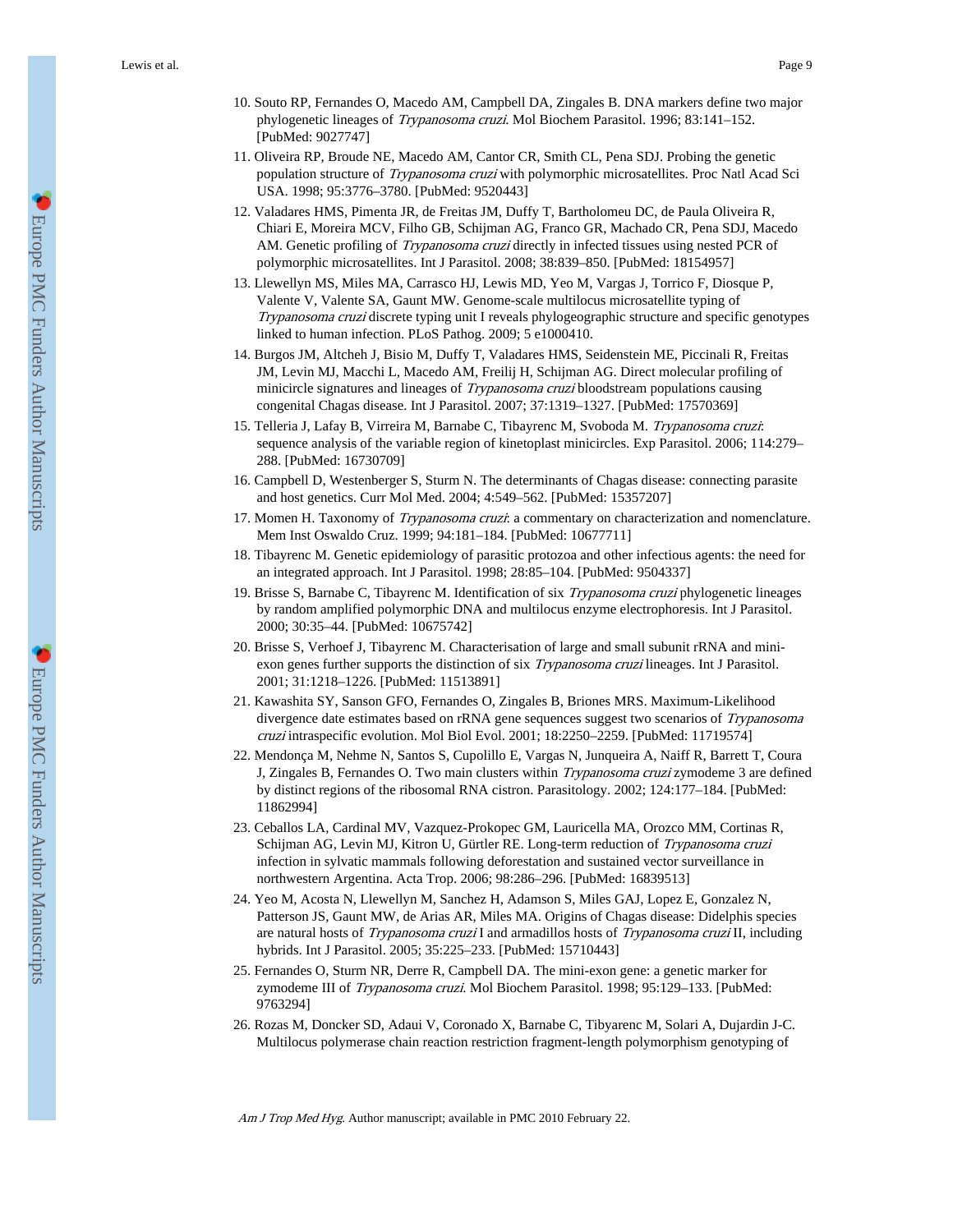Trypanosoma cruzi (Chagas Disease): taxonomic and clinical applications. J Infect Dis. 2007; 195:1381–1388. [PubMed: 17397011]

- 27. Westenberger SJ, Barnabe C, Campbell DA, Sturm NR. Two hybridization events define the population structure of Trypanosoma cruzi. Genetics. 2005; 171:527-543. [PubMed: 15998728]
- 28. Lewis MD, Llewellyn MS, Gaunt MW, Yeo M, Carrasco HJ, Miles MA. Flow cytometric analysis and microsatellite genotyping reveal extensive DNA content variation in Trypanosoma cruzi populations and expose contrasts between natural and experimental hybrids. Int J Parasitol. 2009; 39:1305–1317. [PubMed: 19393242]
- 29. Carrasco H, Frame I, Valente S, Miles M. Genetic exchange as a possible source of genomic diversity in sylvatic populations of *Trypanosoma cruzi*. Am J Trop Med Hyg. 1996; 54:418-424. [PubMed: 8615458]
- 30. Sturm NR, Vargas NS, Westenberger SJ, Zingales B, Campbell DA. Evidence for multiple hybrid groups in Trypanosoma cruzi. Int J Parasitol. 2003; 33:269-279. [PubMed: 12670512]
- 31. Gaunt MW, Yeo M, Frame IA, Stothard JR, Carrasco HJ, Taylor MC, Mena SS, Veazey P, Miles GAJ, Acosta N, de Arias AR, Miles MA. Mechanism of genetic exchange in American trypanosomes. Nature. 2003; 421:936–939. [PubMed: 12606999]
- 32. Brisse S, Henriksson J, Barnabe C, Douzery EJP, Berkvens D, Serrano M, De Carvalho MRC, Buck GA, Dujardin J-C, Tibayrenc M. Evidence for genetic exchange and hybridization in Trypanosoma cruzi based on nucleotide sequences and molecular karyotype. Infect Genet Evol. 2003; 2:173–183. [PubMed: 12797979]
- 33. Machado CA, Ayala FJ. Nucleotide sequences provide evidence of genetic exchange among distantly related lineages of Trypanosoma cruzi. Proc Natl Acad Sci USA. 2001; 98:7396-7401. [PubMed: 11416213]
- 34. de Freitas JM, Augusto-Pinto L, Pimenta JR, Bastos-Rodrigues L, Gonçalves VF, Teixeira SMR, Chiari E, Junqueira AnCV, Fernandes O, Macedo AM, Machado CR, Pena SDJ. Ancestral genomes, sex, and the population structure of Trypanosoma cruzi. PLoS Pathog. 2006; 2:24.
- 35. Barnabé C, Yaeger R, Pung O, Tibayrenc M. Trypanosoma cruzi: a considerable phylogenetic divergence indicates that the agent of Chagas disease is indigenous to the native fauna of the United States. Exp Parasitol. 2001; 99:73–79. [PubMed: 11748960]
- 36. Marcili A, Lima L, Valente VC, Valente SA, Batista JS, Junqueira AC, Souza AI, da Rosa JA, Campaner M, Lewis MD, Llewellyn MS, Miles MA, Teixeira MM. Comparative phylogeography of Trypanosoma cruzi TCIIc: new hosts, association with terrestrial ecotopes, and spatial clustering. Infect Genet Evol. 2009 In press.
- 37. Thomas S, Westenberger SJ, Campbell DA, Sturm NR. Intragenomic spliced leader RNA array analysis of kinetoplastids reveals unexpected transcribed region diversity in Trypanosoma cruzi. Gene. 2005; 352:100–108. [PubMed: 15925459]
- 38. Herrera C, Bargues MD, Fajardo A, Montilla M, Triana O, Vallejo GA, Guhl F. Identifying four Trypanosoma cruzi I isolate haplotypes from different geographic regions in Colombia. Infect Genet Evol. 2007; 7:535–539. [PubMed: 17287152]
- 39. Mauricio IL, Yeo M, Baghaei M, Doto D, Pratlong F, Zemanova E, Dedet J-P, Lukes J, Miles MA. Towards multilocus sequence typing of the *Leishmania donovani* complex: resolving genotypes and haplotypes for five polymorphic metabolic enzymes (ASAT, GPI, NH1, NH2, PGD). Int J Parasitol. 2006; 36:757–769. [PubMed: 16725143]
- 40. Ravel C, Cortes S, Pratlong F, Morio F, Dedet J-P, Campino L. First report of genetic hybrids between two very divergent Leishmania species: Leishmania infantum and Leishmania major. Int J Parasitol. 2006; 36:1383–1388. [PubMed: 16930606]
- 41. Cooper MA, Adam RD, Worobey M, Sterling CR. Population genetics provides evidence for recombination in Giardia. Curr Biol. 2007; 17:1984–1988. [PubMed: 17980591]
- 42. Boyle JP, Rajasekar B, Saeij JPJ, Ajioka JW, Berriman M, Paulsen I, Roos DS, Sibley LD, White MW, Boothroyd JC. Just one cross appears capable of dramatically altering the population biology of a eukaryotic pathogen like Toxoplasma gondii. Proc Natl Acad Sci USA. 2006; 103:10514– 10519. [PubMed: 16801557]
- 43. Dodgson AR, Pujol C, Pfaller MA, Denning DW, Soll DR. Evidence for recombination in Candida glabrata. Fungal Genet Biol. 2005; 42:233–243. [PubMed: 15707844]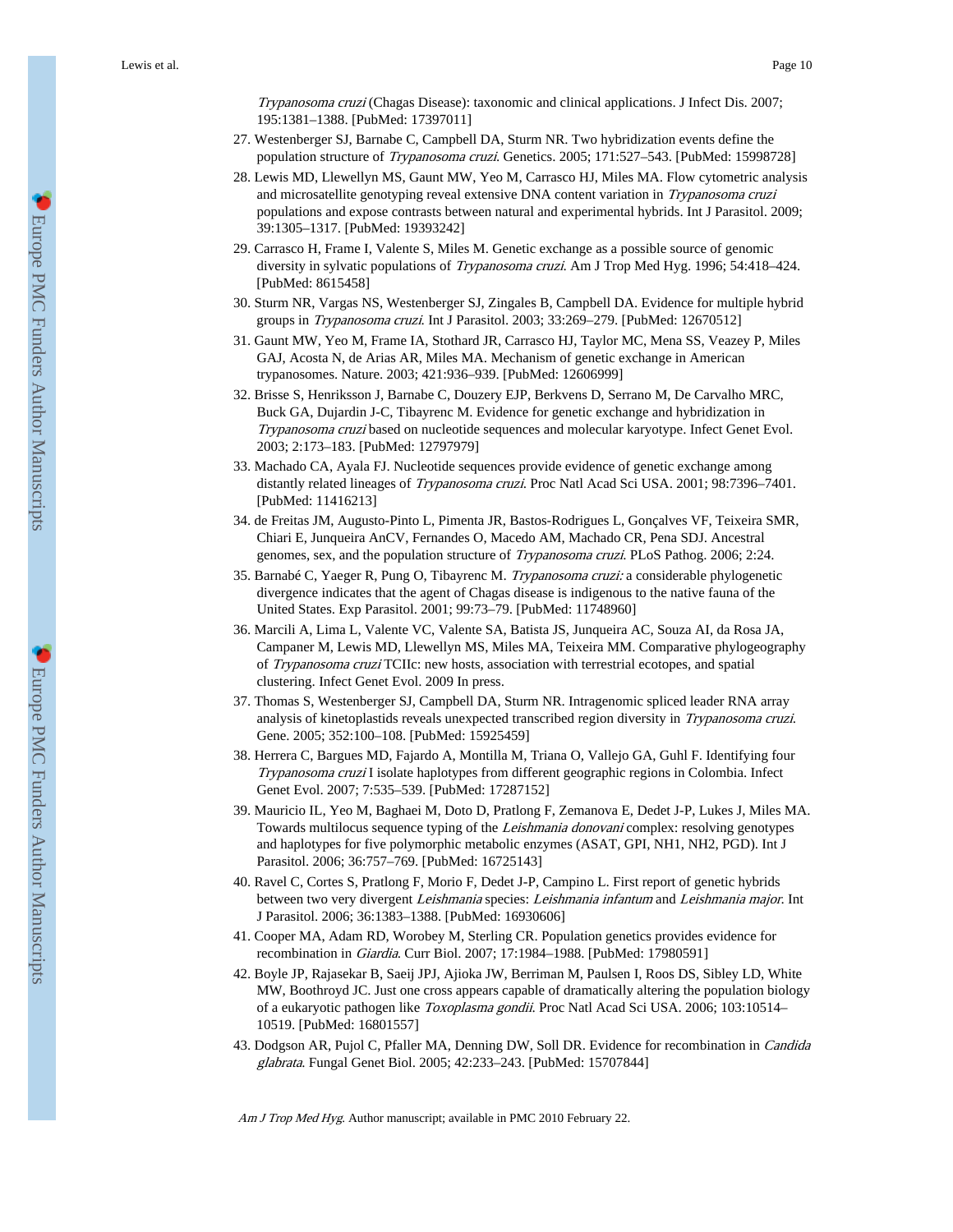- 44. Tavanti A, Gow NAR, Maiden MCJ, Odds FC, Shaw DJ. Genetic evidence for recombination in Candida albicans based on haplotype analysis. Fungal Genet Biol. 2004; 41:553–562. [PubMed: 15050544]
- 45. Bosseno M-F, Telleria J, Vargas F, Yaksic N, Noireau F, Morin A, Brenière SF. Trypanosoma cruzi: study of the distribution of two widespread clonal genotypes in Bolivian Triatoma infestans vectors shows a high frequency of mixed infections. Exp Parasitol. 1996; 83:275–282. [PubMed: 8823244]
- 46. Cardinal MV, Lauricella MA, Ceballos LA, Lanati L, Marcet PL, Levin MJ, Kitron U, Gürtler RE, Schijman AG. Molecular epidemiology of domestic and sylvatic Trypanosoma cruzi infection in rural northwestern Argentina. Int J Parasitol. 2008; 38:1533–1543. [PubMed: 18585717]
- 47. Yeo M, Lewis MD, Carrasco HJ, Acosta N, Llewellyn M, da Silva Valente SA, de Costa Valente V, de Arias AR, Miles MA. Resolution of multiclonal infections of Trypanosoma cruzi from naturally infected triatomine bugs and from experimentally infected mice by direct plating on a sensitive solid medium. Int J Parasitol. 2007; 37:111–120. [PubMed: 17052720]
- 48. Souto RP, Vargas N, Zingales B. Trypanosoma rangeli: discrimination from Trypanosoma cruzi based on a variable domain from the large subunit ribosomal RNA gene. Exp Parasitol. 1999; 91:306–314. [PubMed: 10092474]
- 49. Miles, MA.; Yeo, M.; Gaunt, MW. Genetic diversity of Trypanosoma cruzi and the epidemiology of Chagas disease. In: Kelly, JM., editor. Molecular Mechanisms of Pathogenesis in Chagas Disease. Kluwer Academic; New York: 2003. p. 1-15.
- 50. Tibayrenc M, Ayala F. Isozyme variability of Trypanosoma cruzi, the agent of Chagas' disease: genetical, taxonomical and epidemiological significance. Evolution. 1988; 42:277–292.
- 51. Anonymous. Recommendations from a satellite meeting. Mem Inst Oswaldo Cruz. 1999; 94:429– 432. [PubMed: 10677771]
- 52. Roellig DM, Brown EL, Barnabe C, Tibayrenc M, Steurer FJ, Yabsley MJ. Molecular typing of Trypanosoma cruzi isolates, United States. Emerg Infect Dis. 2008; 14:1123–1125. [PubMed: 18598637]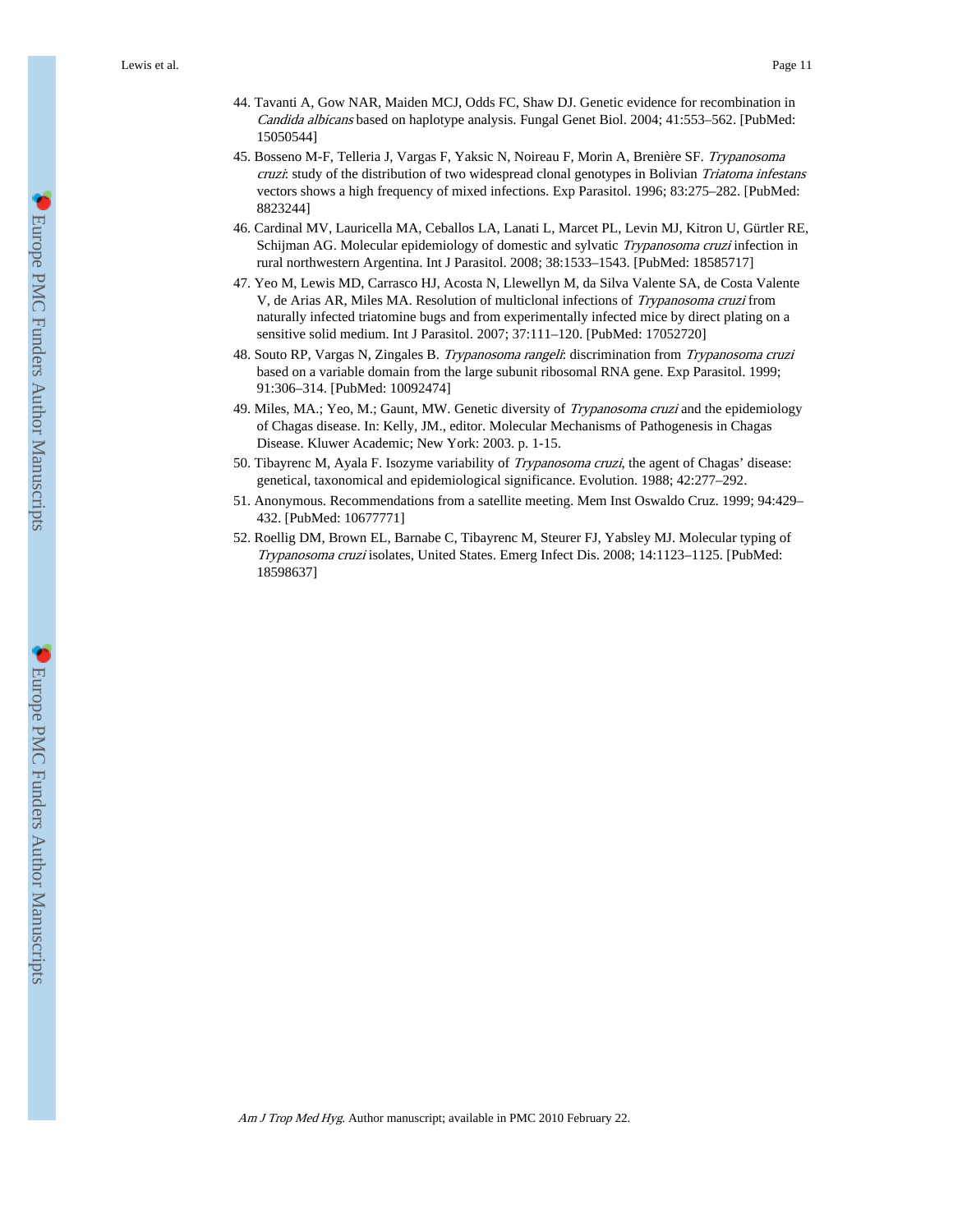

#### **Figure 1.**

Example of LSU rDNA and mini-exon PCR product size polymorphism genotyping assay profiles. A, LSU rDNA—Lanes: 1, Rita cl5 (TcIIb); 2, Chaco23 col4 (TcIIb); 3, ARMA18 cl3 (TcIIc); 4, Sc43 cl1 (TcIId); 5, 92-80 cl2 (TcIId); 6, Bug2148 cl1 (TcIId), note absence of 125-bp band; 7, Chaco2 cl3 (TcIId); 8, PAH179 cl5 (TcIId); 9, Para6 cl4 (TcIId); 10, Para4 cl3 (TcIId); 11, Vinch101 cl1 (TcIId); 12, EPV20-1 cl1 (TcIIe); 13, P251 cl7 (TcIIe); 14, VFRA1 cl1 (TcIIe). **B**, LSU rDNA—Lanes: 1, C8 cl1 (TcI); 2, SAXP18 cl1 (TcI); 3, JR cl4 (TcI); 4, B187 cl10 (TcI); 5, 10R26 (TcIIa); 6, 92122102R [TcIIa(NA)]; 7, CanIII cl1 (TcIIa); 8, StC10R cl1 [TcIIa(NA)]; 9, Saimiri3 cl1 (TcIIa); 10, ERA cl2 (TcIIa); 11, JA2 cl2 (TcIIc); 12, SABP19 cl1 (TcIIc); 13, Vinch101 cl1 (TcIId); 14, LHVA cl4 (TcIIe). Note that comparison of Lanes 8–11 shows the four distinct product sizes: 130, 125, 117, and 110 bp. **C**, Mini-exon—Lanes: 1, M5631 cl5 (TcIIc); 2, JA2 cl2 (TcIIc); 3, ARMA18 cl3 (TcIIc); 4, 85/847 cl2 (TcIIc); 5, SABP cl1 (TcIIc); 6, VFRA1 cl1 (TcIIe); 7, Chaco2 cl3 (TcIId); 8, Esm cl3 (TcIIb); 9, X10/1 (TcI); 10, B187 cl10 (TcI); 11, JR cl4 (TcI); 12, 92101601P cl1 (TcI); 13, CanIII cl1 (TcIIa); 14, 92122102R [TcIIa(NA)]; 15, Saimiri3 cl1 (TcIIa); 16, X10610 cl5 (TcIIa); 17, ERA cl2 (TcIIa); 18, StC10R cl1 [TcIIa(NA)].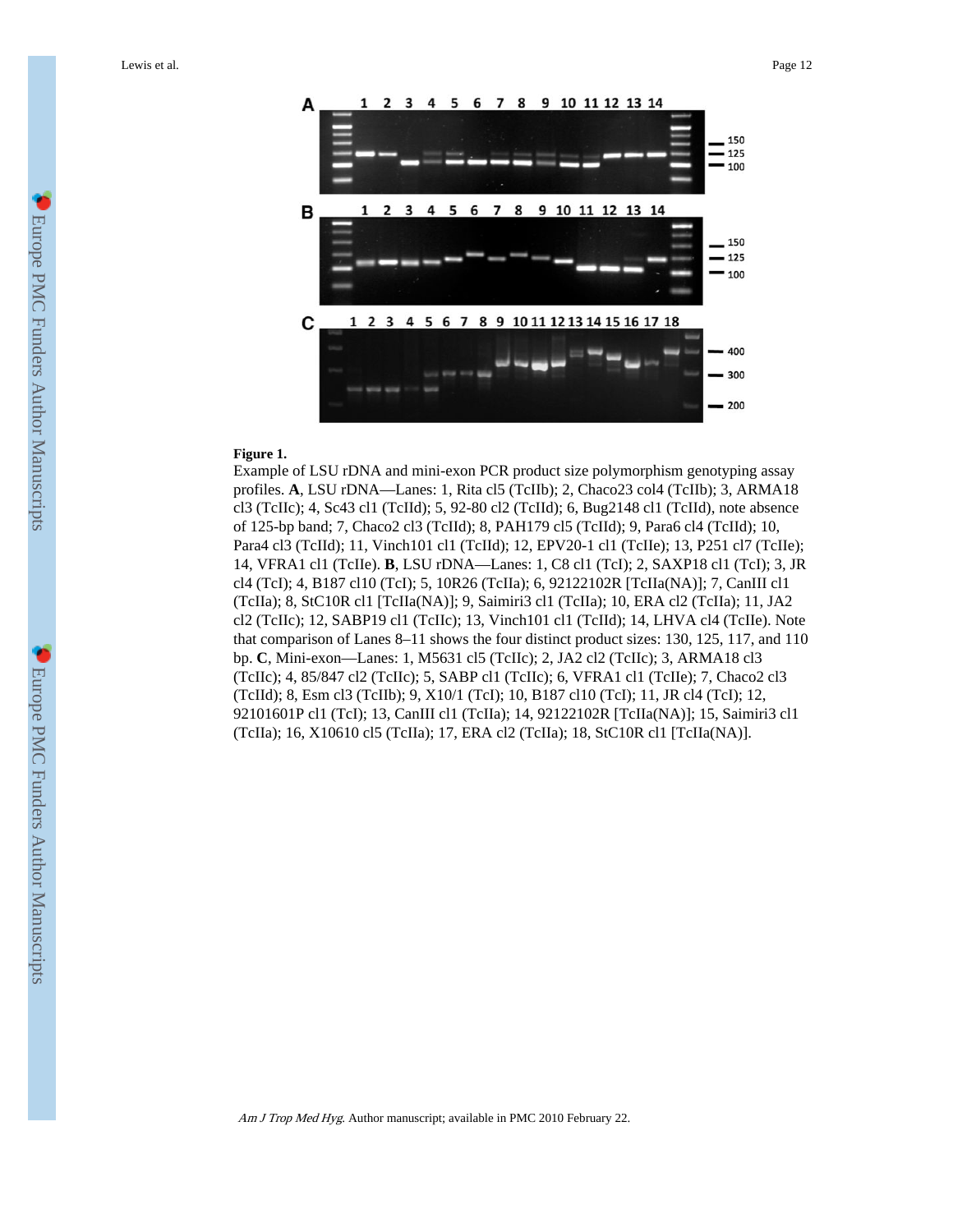

#### **Figure2.**

Examples of PCR-RFLP genotyping profiles. **A**, HSP60: digestion products only are shown. Lanes: 1, X10610 cl5 (TcIIa); 2, Saimiri3 cl1 (TcIIa); 3, ERA cl2 (TcIIa); 4, JR cl4 (TcI); 5, 10R26 (TcIIa); 6, StC10R cl1 [TcIIa(NA)]; 7, CanIII cl1 (TcIIa); 8, X10/1 (TcI); 9, 92122102R [TcIIa(NA)]; 10, CJ005/PII (TcI); 11, B187 cl10 (TcI); 12, Chile C22 cl1 (TcI); 13, 92-80 cl2 (TcIId); 14, Rita cl5 (TcIIb); 15, Pot7a cl1 (TcIIb); 16, ARMA18 cl3 (TcIIc); 17, PAH179 cl5 (TcIId); 18, VFRA1 cl1 (TcIIe); 19, SABP19 cl1 (TcIIc); 20, M6241 cl6 (TcIIc); 21, Vinch101 cl1 (TcIId). **B**, Histone H1: digestion products from unpurified PCR products are shown. Lanes: 1, X10610 cl5 (TcIIa); 2, Saimiri3 cl1 (TcIIa); 3, ERA cl2 (TcIIa); 4, JR cl4 (TcIIc); 5, 10R26 (TcIIa); 6, StC10R cl1 [TcIIa(NA)]; 7, CanIII cl1 (TcIIa); 8, X10/1 (TcI); 9, Pot7b cl5 (TcIIb); 10, Rita cl5 (TcIIb); 11, JA2 cl2 (TcIIc); 12, ARMA13 cl1 (TcIIc); 13, CJ007/PI (TcI); 14, B187 cl10 (TcI); 15, SAXP18 cl1 (TcI); 16, 92122102R [TcIIa(NA)]; 17, SABP19 cl1 (TcIIc); 18, Para4 cl3 (TcIId); 19, CM25 cl2 (TcIIc); 20, PAH179 cl5 (TcIId); 21, Sc43 cl1 (TcIId); 22, Chaco17 col1 (TcIIe); 23, Tu18 cl2 (TcIIb); 24, Chaco23 col4 (TcIIb). **C**, GPI: each pair of lanes shows undigested PCR product followed by restriction digest products. Lanes: 1, SAXP18 cl1 (TcI); 2, VFRA1 cl1 (TcIIe); 3, StC10R cl1 [TcIIa(NA)]; 4, 10R26 (TcIIa); 5, Pot7a cl1 (TcIIb); 6, Rita cl5 (TcIIb); 7, JA2 cl2 (TcIIc); 8, Para4 cl3 (TcIId); 9, Vinch101 cl1 (TcIId); 10, Chaco9 col15 (TcIIe); 11, CanIII cl1 (TcIIa); 12, ARMA18 cl3 (TcIIc).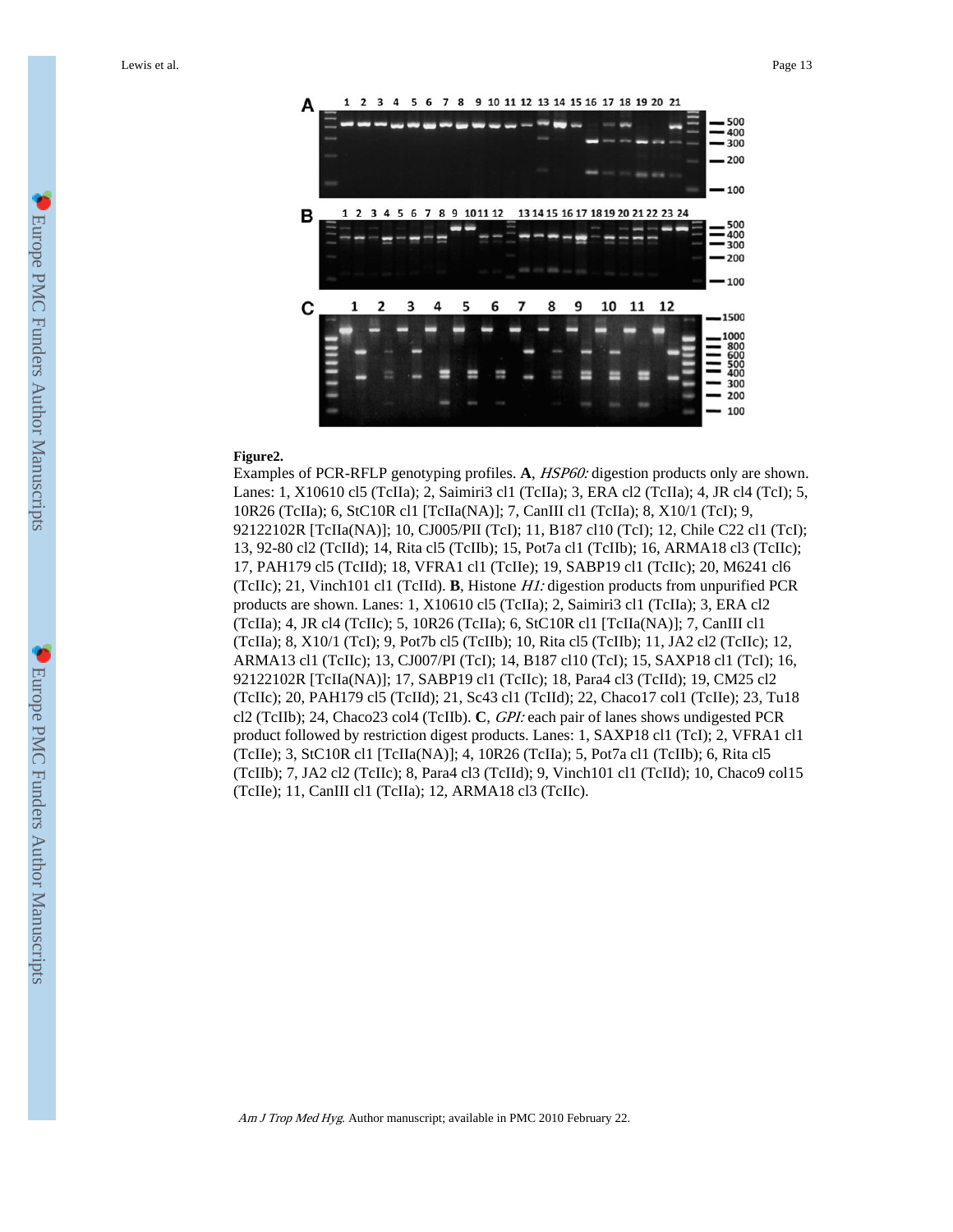| <b>LSU rDNA</b><br><b>PCR</b> product | 110 <sub>bp</sub><br>only | 120bp*                                            | 125bp<br>only | 110 <sub>bp</sub><br>only | 110bp or<br>110+125bp | 125bp<br>only |
|---------------------------------------|---------------------------|---------------------------------------------------|---------------|---------------------------|-----------------------|---------------|
|                                       |                           |                                                   |               |                           |                       |               |
| HSP60-EcoRV<br><b>PCR-RFLP</b>        | 1 band                    | 1 band                                            | 1 band        | 2 bands                   | 3 bands               | 3 bands       |
|                                       |                           |                                                   |               |                           |                       |               |
| GPI-Hhal<br><b>PCR-RFLP</b>           | 2 bands                   | 3 bands**                                         | 3 bands       | 2 bands                   | 4 bands               | 4 bands       |
|                                       |                           |                                                   |               |                           |                       |               |
|                                       | <b>Tcl</b>                | Tclla                                             | <b>Tcllb</b>  | <b>Tcllc</b>              | <b>Tclld</b>          | <b>Tclle</b>  |
|                                       |                           | * Tclla(NA) = $130bp$<br>** $Tella(NA) = 2 bands$ |               |                           |                       |               |

#### **Figure3.**

Recommended triple-assay for discriminating T. cruzi DTUs.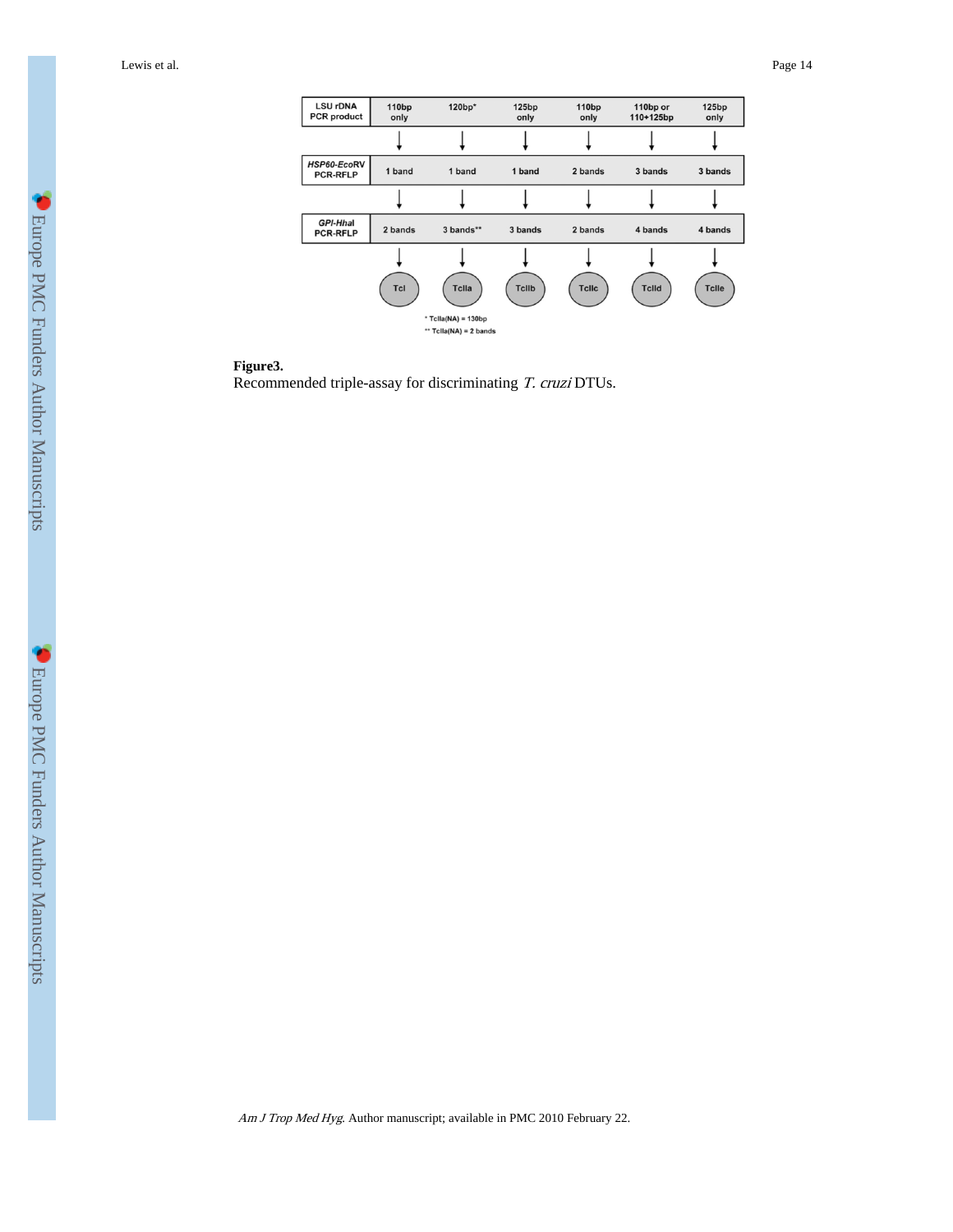| ۱                                                                                                              |
|----------------------------------------------------------------------------------------------------------------|
|                                                                                                                |
|                                                                                                                |
| $\frac{1}{2}$                                                                                                  |
| l<br>I<br>Į                                                                                                    |
| Í                                                                                                              |
|                                                                                                                |
|                                                                                                                |
|                                                                                                                |
| ļ                                                                                                              |
| ׅׅׅ֧֧֚֚֚֚֚֚֚֚֚֚֚֚֚֚֚֚֚֚֚֚֚֚֚֚֚֚֚֚֚֚֡֡֡֡֓֡֞֡֡֓֡֞֡֡֓֞֝֬                                                          |
| $\frac{1}{2}$                                                                                                  |
|                                                                                                                |
|                                                                                                                |
| j                                                                                                              |
|                                                                                                                |
| ききゅうしん                                                                                                         |
|                                                                                                                |
|                                                                                                                |
| $\overline{\phantom{a}}$                                                                                       |
|                                                                                                                |
|                                                                                                                |
|                                                                                                                |
|                                                                                                                |
|                                                                                                                |
|                                                                                                                |
|                                                                                                                |
| j                                                                                                              |
| <b>Control</b>                                                                                                 |
|                                                                                                                |
| I                                                                                                              |
| j                                                                                                              |
| I                                                                                                              |
| I                                                                                                              |
|                                                                                                                |
|                                                                                                                |
|                                                                                                                |
|                                                                                                                |
| 计算符号 医骨折<br>l                                                                                                  |
| l                                                                                                              |
|                                                                                                                |
|                                                                                                                |
| j                                                                                                              |
| in the control of the control of the control of the control of the control of the control of the control of th |
|                                                                                                                |
|                                                                                                                |
|                                                                                                                |
| i<br>1<br>I                                                                                                    |
| ripts                                                                                                          |

**Table 1**

Comparison of selected T. cruzi subdivision nomenclature schemes Comparison of selected T. cruzi subdivision nomenclature schemes

| Term                  | Criterion                                                                 |                         |                                               |                         | Subdivision nomenclature |                              |                  | Reference      |
|-----------------------|---------------------------------------------------------------------------|-------------------------|-----------------------------------------------|-------------------------|--------------------------|------------------------------|------------------|----------------|
| DLI                   | RAPD and MLEE                                                             | Гd                      | TcIIa                                         | TcIIb                   | TcIIc                    | TcHd                         | TcHe             | $\overline{ }$ |
| Zymodeme              | <b>MLEE</b>                                                               | $\overline{\mathbf{z}}$ | $\overline{z}$                                | $\overline{\mathbb{Z}}$ |                          | ZIII-ASAT I Heterozygous ZII | Heterozygous ZII | $\frac{4}{9}$  |
| Clonet                | <b>MLEE</b>                                                               | $1 - 25$                | $26 - 29$                                     | $30 - 34$               | $35 - 37$                | 38,39                        | 40-43            | $50\,$         |
| Lineage               | rDNA size polymorphism                                                    |                         |                                               |                         |                          | $\overline{2}$               |                  | ≘              |
| Lineage               | SL-RNA gene sequences                                                     | 2                       | $\sim$                                        |                         |                          |                              |                  | 9,25           |
| Group                 | Consensus of experts                                                      |                         | $T$ . cruzi $T$ . cruzi $*$ $T$ . cruzi $\Pi$ |                         | T. cruzi                 | T. cruzi <sup>*</sup>        | T. cruzi         | 51             |
| Zymodeme              | PCR-RFLP of rDNA loci                                                     |                         | ZIII-B                                        |                         | $ZIII-A$                 |                              |                  | 22             |
| Major lineage         | rDNA size polymorphism,<br>Multilocus microsatellites,<br>mtDNA sequences | ГcI                     |                                               | TсII                    | TcIII                    | Tc Hybrid                    | Tc Hybrid        | 34             |
| Group left undefined. |                                                                           |                         |                                               |                         |                          |                              |                  |                |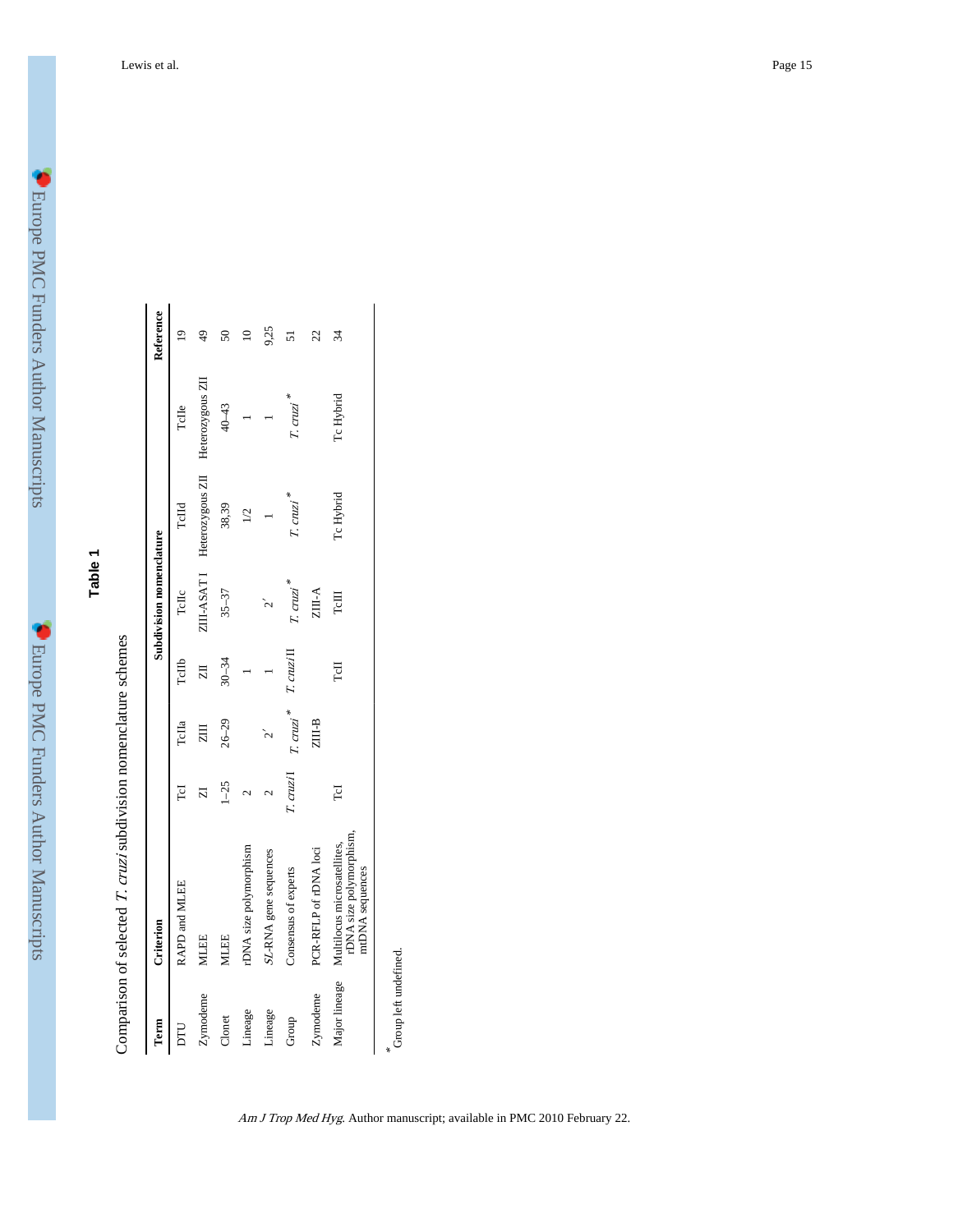| ۱<br>l                                                                                                                                                                                                                               |
|--------------------------------------------------------------------------------------------------------------------------------------------------------------------------------------------------------------------------------------|
| ļ<br>l<br>I<br>Į                                                                                                                                                                                                                     |
| Í                                                                                                                                                                                                                                    |
| 化模块 化二氧化物 医骨折的 医血管<br>l                                                                                                                                                                                                              |
| j<br>$\frac{1}{1}$                                                                                                                                                                                                                   |
|                                                                                                                                                                                                                                      |
|                                                                                                                                                                                                                                      |
|                                                                                                                                                                                                                                      |
|                                                                                                                                                                                                                                      |
| Ì<br>j                                                                                                                                                                                                                               |
|                                                                                                                                                                                                                                      |
| l                                                                                                                                                                                                                                    |
| <br> <br> <br>I                                                                                                                                                                                                                      |
| l<br>۱<br><b>CONTRACTOR</b><br>į                                                                                                                                                                                                     |
| l                                                                                                                                                                                                                                    |
| ֘֒<br>in the company of the company of the company of the company of the company of the company of the company of the company of the company of the company of the company of the company of the company of the company of the compa |
|                                                                                                                                                                                                                                      |
| l                                                                                                                                                                                                                                    |
| I<br>Ì                                                                                                                                                                                                                               |

Genotype assignment of PCR amplification product sizes (bp) 9,10,20,21,24 Genotype assignment of PCR amplification product sizes (bp) 9,10,20,21,24

|                                       |                  |                                                                                              |                                               | Expected PCR product (digestion product) band sizes (bp) |                                    |                                               |
|---------------------------------------|------------------|----------------------------------------------------------------------------------------------|-----------------------------------------------|----------------------------------------------------------|------------------------------------|-----------------------------------------------|
| Target (/enzyme) TcI                  |                  | TcHa                                                                                         | TcIIb                                         | TcЩc                                                     | TcHd                               | TcHe                                          |
| Mini-exon                             | 350              | $400,$ $\degree$ or none                                                                     | 300                                           | $250$ $\degree$ or none $\frac{1}{2}$                    | 300                                | 300                                           |
| LSU <sub>r</sub> DNA                  |                  | $117^{\frac{3}{4}}$ or $120^{\frac{3}{4}}$ or $125^{\frac{5}{8}}$ or $130^{\frac{5}{4}}$ 125 |                                               | $\frac{1}{10}$                                           | $110$ or $110 + 125$ <sup>**</sup> | 125                                           |
| HSP60 /EcoRV                          |                  | $432 - 462$ (432–462) $432 - 462$ (432–462)                                                  | 432-462 (432-462)                             | $432 - 462 (314 + 148 - 118)$                            | $432-462(432-462+314+148-118)$     | $432 - 462 (432 - 462 + 314 +$<br>$148 - 118$ |
| Histone $H1/AaH1$ 486 (364 + 122)     |                  | $486(486 + 364 + 122)$                                                                       | 486 (486)                                     | $486(364 + 122)$                                         | $486(486 + 364 + 122)$             | $486(486 + 364 + 122)$                        |
| GPI/Hhal                              | $1,264(817+447)$ | $1,264$ (490 + 447 + 253)                                                                    | $1,264$ (490 + 447 + 253) $1,264$ (817 + 447) |                                                          | $1,264(817+490+447+253)$           | $1,264(817+490+47)$<br>253)                   |
| According to Yeo and others.24        |                  |                                                                                              |                                               |                                                          |                                    |                                               |
| According to Brisse and others.20     |                  |                                                                                              |                                               |                                                          |                                    |                                               |
| *According to Kawashita and others.21 |                  |                                                                                              |                                               |                                                          |                                    |                                               |
|                                       |                  |                                                                                              |                                               |                                                          |                                    |                                               |

 ${}^{8}\!{\rm For}$  one strain, Saimiri3, according to Brisse and others. 20 For one strain, Saimiri3, according to Brisse and others. 20  $\rm{^{\prime}F}$  for three strains of North American origin, according to Brisse and others. 20  $\frac{M_{\rm tot}}{M_{\rm tot}}$  three strains of North American origin, according to Brisse and others. 20

\*\* Double band pattern observed for most isolates; 125-bp band exhibits variable intensity (see text). Double band pattern observed for most isolates; 125-bp band exhibits variable intensity (see text).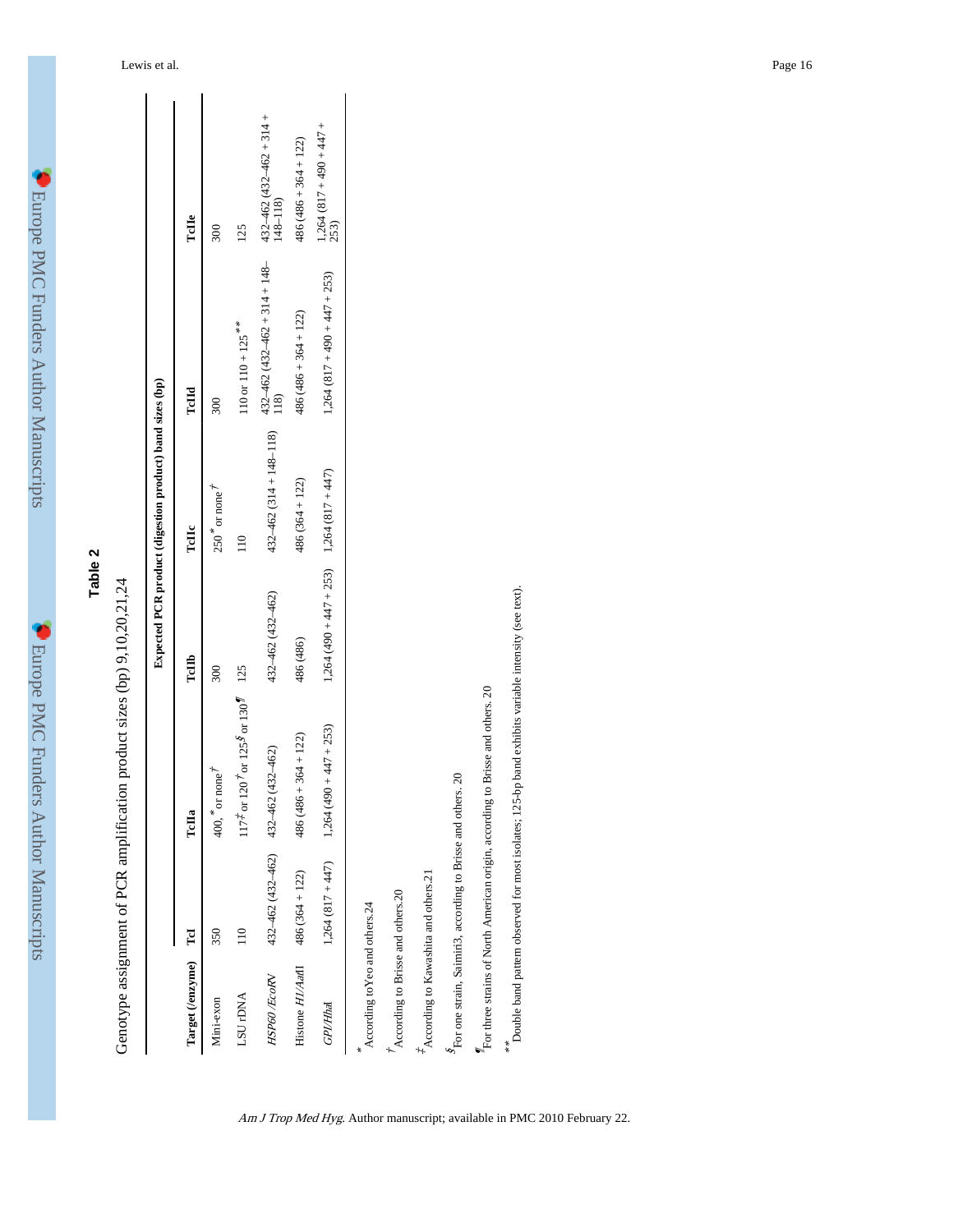**Table 3**

Summary of genotypes Summary of genotypes

|                        |                                | PCR product size polymorphism                                          |                                                    |                                                                                           | PCR-RFLP                                                             |                                                      |
|------------------------|--------------------------------|------------------------------------------------------------------------|----------------------------------------------------|-------------------------------------------------------------------------------------------|----------------------------------------------------------------------|------------------------------------------------------|
| Strain                 | Genotype $(\mathrm{method})^*$ | Mini-exon                                                              | LSU <sub>r</sub> DNA                               | HSP60                                                                                     | Η                                                                    | GPI                                                  |
| X10/1                  | TeI (MLEE)                     | $\mathrm{Tr} \mathrm{I}^{\dagger}$                                     | ГеИ<br>Е/Пе<br>$\hbar\tau$                         | TcI/IIa/IIb <sup>g</sup>                                                                  | $\mathrm{Tc} \mathrm{J} \mathrm{I} \mathrm{L} \mathrm{c}^\textit{S}$ | $\mathrm{r}\mathrm{e}\mathrm{m}\mathrm{e}\mathrm{s}$ |
| $C8$ cll               | TeI (MLEE)                     | LoI                                                                    | геицель                                            | <b>Tcl/Ha/Hb</b>                                                                          | $_{\rm Td/IC}$                                                       | TelAIc                                               |
| PI(CJ007)              | TcI (MLEE, RAPD)               | TсI                                                                    | <b>TcL/ILc/IId</b>                                 | Tcl/IIa/IIb                                                                               | TcI/IIc                                                              | TelAIc                                               |
| PII (CJ005)            | TcI (MLEE, RAPD)               | ГcI                                                                    | теглелы                                            | Tcl/IIa/IIb                                                                               | $_{\rm Td/HC}$                                                       | Tel/IIc                                              |
| B187 cl10              | TcI (rDNA, mini-exon)          | ToI                                                                    | TcMIC/Id                                           | Tcl/IIa/IIb                                                                               | Tel/IIc                                                              | ТеИПс                                                |
| Chile C22 cl1          | TcI (MLEE)                     | ГcI                                                                    | Tel/IIc/IId                                        | Tcl/IIa/IIb                                                                               | TcL/IIc                                                              | TeLIIc                                               |
| SAXP <sub>18</sub> cl1 | TcI (MLEE)                     | ToI                                                                    | телисла                                            | Tcl/IIa/IIb                                                                               | Tcl/IIc                                                              | Tel/IIc                                              |
| 92101601Pc11           | TcI (MLEE, RAPD)               | TcI $^{\prime\prime}$                                                  | тсицсла <sup>¶</sup>                               | Tcl/IIa/IIb                                                                               | Tcl/IIc                                                              | ТсІЛІс                                               |
| JR cl <sub>4</sub>     | TcI (RAPD)                     | ToI                                                                    | телисла                                            | Tcl/IIa/IIb                                                                               | $_{\rm Td/IIc}$                                                      | ТеИПс                                                |
| X10610 cl5             | TcIIa (RAPD)                   | Гd                                                                     | ТсПа                                               | TcI/IIa/IIb                                                                               | TcIIa/IId/Ile                                                        | TcHa/IIb                                             |
| 92122102R              | TcIIa (rDNA)                   | $TcIIa^T$                                                              | TcHa(NA)                                           | ТсІ/Па/Пь                                                                                 | TeI/IIc                                                              | TeI/IIc                                              |
| StC10R <sub>c11</sub>  | TcIIa (MLEE, RAPD)             | TcIIa                                                                  | TcIIa(NA)                                          | Tcl/IIa/IIb                                                                               | TeI/IIc                                                              | Tel/IIc                                              |
| Can III cl1            | TcIIa (MLEE)                   | $\mathrm{TcHa}^{\mathcal{I}^{***}_{\mathcal{K}}}$                      | $\mathrm{TcHa}^{ \dagger \dagger}$                 | ${\tt Tc} {\tt I} {\tt I}{\tt I}{\tt I}{\tt I}{\tt I}{\tt I}{\tt I}{\tt I}{\tt I}{\tt I}$ | $\operatorname{TeIaHdHe}\nolimits^{\mathcal{S}}$                     | $\mathrm{TcHaTb}^{\mathcal{S}}$                      |
| 10R26                  | TcIIa (MLEE)                   | т<br>а $\it \ddot \tau \, \dot \tau \, \dot \tau$                      | $\mathrm{T}\mathrm{c}\mathrm{IIa}^{\mathcal{T}}$   | Tcl/IIa/IIb                                                                               | TcIIa/IId/IIe                                                        | <b>TcHa/IIb</b>                                      |
| Saimiri 3 cl1          | TcIIa (MLEE, RAPD)             | $380\; \overset{r}{\star}\; \overset{r}{\star}\; \overset{r}{\star}\;$ | ТсП<br>b/Пе $\vec{t}$                              | Tcl/IIa/IIb                                                                               | TeITIe                                                               | <b>TcHa/IIb</b>                                      |
| ERA cl2                | TcIIa (RAPD)                   | $\overline{\mathbf{L}}$                                                | ТсПа                                               | Tcl/IIa/IIb                                                                               | rcIIa/IId/Ie                                                         | $\rm TcHaTb$                                         |
| Esm c13                | TcIIb (MLEE)                   | те<br>Пь/Па/Пе $\ddot{r}\dot{\ddot{r}}$                                | TcIb/Ile <sup>7</sup>                              | TcLTlaATb <sup>g</sup>                                                                    | TcIIb <sup>g</sup>                                                   | TcIIa/IIb <sup>g</sup>                               |
| Pot7a cl1              | Tellb (MLEE)                   | гепьлыле                                                               | тспыле                                             | TcI/IIa/IIb                                                                               | TcIIb                                                                | TcIIa/IIb                                            |
| Pot7b cl2              | Tellb (MLEE)                   | геньдиде                                                               | тспыле                                             | TcI/IIa/IIb                                                                               | TcIIb                                                                | <b>TcHa/IIb</b>                                      |
| Rita cl5               | TeIIb (MLEE)                   | тепьдиле                                                               | ТсПЫЛе                                             | Tcl/IIa/IIb                                                                               | $_{\rm TdIb}$                                                        | <b>TcHa/IIb</b>                                      |
| Tu18 cl2               | TcIIb (MLEE, RAPD)             | те<br>ПЬ/Па/Пе $\ensuremath{^\star\!}\xspace^{\star}$                  | TcIIb/Ie $7\ddagger$                               | $TcI/IIa/IIb^{\delta}$                                                                    | $\ensuremath{\mathrm{Tclb}}^g$                                       | $\mathrm{TcHaTb}^{\mathcal{S}}$                      |
| CBB <sub>cl2</sub>     | TcIIb (MLEE)                   | тс<br>ПЬ/Па/Пе $\ensuremath{^\star\!}\xspace^\star$                    | TcHb/He                                            | TcI/IIa/IIb <sup>g</sup>                                                                  | $\mathrm{T}\mathrm{c}\mathrm{I}\mathrm{I}\mathrm{b}^{\mathcal{S}}$   | TcIIa/IIb <sup>g</sup>                               |
| IVV cl4                | TcIIb (MLEE, RAPD)             | тепьдиле                                                               | TcID <sub>2</sub> IIe                              | Tcl/IIa/IIb                                                                               | TcIIb                                                                | TcHa/IIb                                             |
| Chaco23 col4           | TeIIb (MLEE)                   | геньдиде                                                               | $TcHb/He$                                          | Tcl/IIa/IIb                                                                               | TcIIb                                                                | TcIIa/IIb                                            |
| M5631 cl5              | Telle (MLEE)                   | $\mathrm{TcHc}^{\dagger\ddagger}$                                      | Тс<br>ИПс/Па $\ensuremath{^\star\!}^{\mathcal{I}}$ | $\mathrm{TcH}c^{S}$                                                                       | $\mathrm{r}\mathrm{d}\mathrm{m}\mathrm{c}\mathrm{s}$                 | $\mbox{{\sc Trib}}^{\mathcal S}$                     |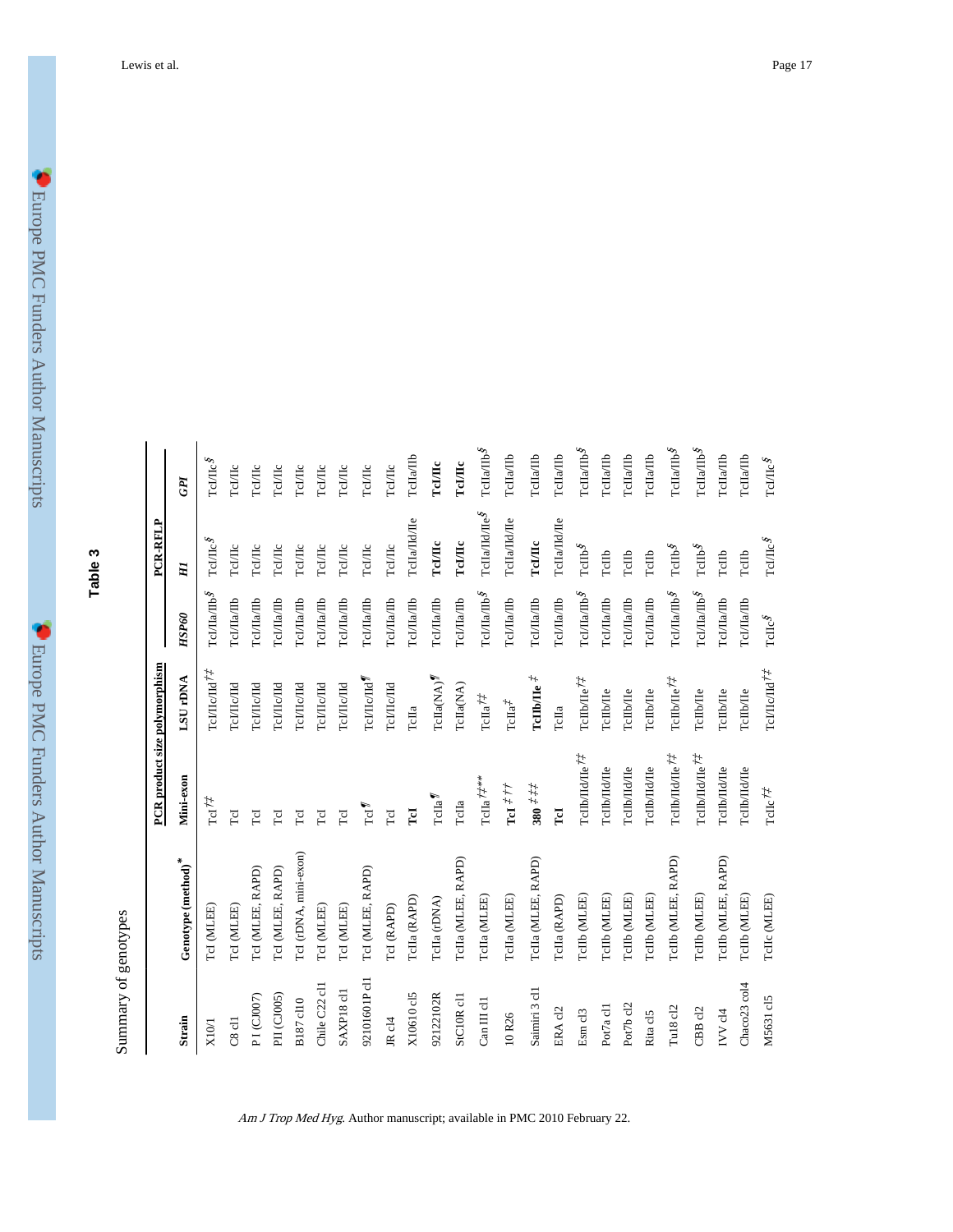| <b>Service Service</b> | i<br>l                                                                                                                                                                                                                                                                                                                                                                                                                          |  |
|------------------------|---------------------------------------------------------------------------------------------------------------------------------------------------------------------------------------------------------------------------------------------------------------------------------------------------------------------------------------------------------------------------------------------------------------------------------|--|
|                        | l<br>ļ<br>$\begin{array}{c} \hline \rule{0pt}{2ex} \rule{0pt}{2ex} \rule{0pt}{2ex} \rule{0pt}{2ex} \rule{0pt}{2ex} \rule{0pt}{2ex} \rule{0pt}{2ex} \rule{0pt}{2ex} \rule{0pt}{2ex} \rule{0pt}{2ex} \rule{0pt}{2ex} \rule{0pt}{2ex} \rule{0pt}{2ex} \rule{0pt}{2ex} \rule{0pt}{2ex} \rule{0pt}{2ex} \rule{0pt}{2ex} \rule{0pt}{2ex} \rule{0pt}{2ex} \rule{0pt}{2ex} \rule{0pt}{2ex} \rule{0pt}{2ex} \rule{0pt}{2ex} \rule{$<br>Į |  |
|                        | l                                                                                                                                                                                                                                                                                                                                                                                                                               |  |
|                        | <b>D</b><br><br><br><br><br><br><br><br><br><br><br><br>                                                                                                                                                                                                                                                                                                                                                                        |  |
|                        | ハー・・・ しゅうしゅうく イート                                                                                                                                                                                                                                                                                                                                                                                                               |  |
|                        | ١<br>i<br>i                                                                                                                                                                                                                                                                                                                                                                                                                     |  |
|                        |                                                                                                                                                                                                                                                                                                                                                                                                                                 |  |
|                        |                                                                                                                                                                                                                                                                                                                                                                                                                                 |  |
|                        |                                                                                                                                                                                                                                                                                                                                                                                                                                 |  |
|                        |                                                                                                                                                                                                                                                                                                                                                                                                                                 |  |
|                        | j<br><b>C</b>                                                                                                                                                                                                                                                                                                                                                                                                                   |  |
|                        |                                                                                                                                                                                                                                                                                                                                                                                                                                 |  |
|                        | $\frac{1}{2}$<br>$\frac{1}{2}$                                                                                                                                                                                                                                                                                                                                                                                                  |  |
|                        | $\frac{1}{2}$                                                                                                                                                                                                                                                                                                                                                                                                                   |  |
|                        |                                                                                                                                                                                                                                                                                                                                                                                                                                 |  |
|                        | 化电子 计自动程序化                                                                                                                                                                                                                                                                                                                                                                                                                      |  |
|                        |                                                                                                                                                                                                                                                                                                                                                                                                                                 |  |
|                        | <b>MATANALI</b><br>PTC                                                                                                                                                                                                                                                                                                                                                                                                          |  |

| ı                                        |  |
|------------------------------------------|--|
| j<br>E<br>F<br>ζ<br>n,                   |  |
| z<br>₹                                   |  |
| ן<br>מוז<br>ï<br>ă<br>$\check{\epsilon}$ |  |
| ľ                                        |  |
| d<br>١<br>٠<br>Þ<br>Ï                    |  |

|                                    |                                                                                                                                           | PCR product size polymorphism        |                                                            |                                                                     | PCR-RFLP                                                         |                                       |
|------------------------------------|-------------------------------------------------------------------------------------------------------------------------------------------|--------------------------------------|------------------------------------------------------------|---------------------------------------------------------------------|------------------------------------------------------------------|---------------------------------------|
| Strain                             | Genotype ${\rm (method)}^*$                                                                                                               | Mini-exon                            | LSU <sub>rDNA</sub>                                        | HSP60                                                               | H                                                                | GPI                                   |
| M6421 cl6                          | TeIIc (MLEE)                                                                                                                              | $\mathrm{TcHc}^{\dagger\ddagger}$    | ТсІЛІсЛІ $i^{\dagger}$                                     | $\mathrm{Tclic}^g$                                                  | $\mathrm{TCIME}^g$                                               | $\mathrm{TCHE}^{\mathcal{S}}$         |
| JA2 cl2                            | Telle (MLEE)                                                                                                                              | Telle                                | геі/Пе/Па                                                  | TcHc                                                                | ТсІЛІс                                                           | ТсИПс                                 |
| ARMA <sub>13</sub> cl1             | Telle (MLEE)                                                                                                                              | Telle                                | теллелы                                                    | Telle                                                               | TeMIc                                                            | ТеИПс                                 |
| ARMA18 c13                         | Telle (MLEE)                                                                                                                              | $TcHc$                               | TcI/IIc/IId                                                | Telle                                                               | ТсІЛІс                                                           | ТсИІс                                 |
| CM25 cl2                           | TcIIc (MLEE, RAPD)                                                                                                                        | $\mathrm{TcHc}^{\ddagger}$           | TcIIIc/Id <sup>2</sup>                                     | Telle                                                               | TeMIc                                                            | ТсИПс                                 |
| 85/847 c12                         | TeIIc (rDNA)                                                                                                                              | $\mathrm{TcHc}^{\ddagger}$           | ТсІЛІс∕Па <sup>‡</sup>                                     | Telle                                                               | ТсІЛІс                                                           | $_{\rm Tc/ILc}$                       |
| SABP19 cl5                         | Telle (MLEE)                                                                                                                              | TcIIc                                | теллелы                                                    | TcIIc                                                               | ТсІЛІс                                                           | $_{\rm Tc/IIc}$                       |
| Sc43c11                            | TeIId (MLEE)                                                                                                                              | те<br>Ib/Ha/He $^{\prime\prime}$     | ТсІЛісЛі $i^{\dagger}$                                     | $\mbox{TcId} \Delta \mbox{T} \mbox{e}^{\delta}$                     | TclIa/TIdTEs                                                     | $\operatorname{TendHe}^g$             |
| 92-80 cl2                          | TeIId (MLEE)                                                                                                                              | те<br>Ib/Ha/He $71$                  | $\Gamma$ с<br>.<br>Подр $\Gamma$                           | TcIId/IIe                                                           | TcIIa/IId/IIe                                                    | TcIId/IIe                             |
| Para4 c13                          | Telld (MLEE)                                                                                                                              | гепь/па/пе                           | TcIIIc/Id <sup>f</sup>                                     | TcIId/IIe                                                           | ТсПа/Пd/Пе                                                       | TcIId/Ile                             |
| Para6 c14                          | TcIId (MLEE)                                                                                                                              | геньдале                             | $\Gamma$ с<br>.<br>Посла $\vec{t}$                         | TcIId/IIe                                                           | TcIIa/IId/IIe                                                    | TcIId/IIe                             |
| Chaco <sub>2</sub> c <sub>13</sub> | TcIId (MLEE)                                                                                                                              | гепьдаде                             | ${\tt Tc} {\tt I\rm I\rm I\rm C} {\tt I\rm I\rm I\rm I}^T$ | TcIId/IIe                                                           | TcIIa/IId/IIe                                                    | TcIId/Ile                             |
| Vinch101 cl1                       | TeIId (MLEE)                                                                                                                              | гепьдаде                             | $\Gamma$ с<br>.<br>Подр $\Gamma$                           | TcIId/IIe                                                           | TcIIa/IId/IIe                                                    | TcIId/Ile                             |
| Bug2148 cl1                        | TeIId (rDNA, mini-exon)                                                                                                                   | Тс<br>Ш<br>b/Ha/He $^\dagger$        | ТсІ/Пс/Па <sup>†</sup>                                     | TcIId/Te                                                            | ТсПа/Пd/Пе                                                       | TcIId/Ile                             |
| PAH179 cl5                         | TeIId (MLEE)                                                                                                                              | гень/па/пе                           | геі/Пе/Па                                                  | TcIId/IIe                                                           | TcIIa/IId/IIe                                                    | TcIId/Ile                             |
| CL Brener                          | TcIle (MLEE, RAPD)                                                                                                                        | те<br>Ib/Ha/He $^{\prime\prime}$     | $\mbox{TcID/He}\,{}^{\!\uparrow\downarrow}$                | $\mbox{TcId} \mbox{I\hspace{-1pt}I} \mbox{e}^{\displaystyle \oint}$ | $\mbox{{\sc Tcla}}\mbox{{\sc Talb}}\mbox{{\sc Telb}}^s$          | $\operatorname{TendHe}^g$             |
| Chaco17 col1                       | TcIIe (MLEE)                                                                                                                              | гепьда/Пе                            | TcIIb/Ile                                                  | TcIId/IIe                                                           | TcIIa/IId/IIe                                                    | TcIId/Ile                             |
| Chaco9 col15                       | TcIle (MLEE)                                                                                                                              | геньдадте                            | TcIlb/Ile                                                  | TcIId/IIe                                                           | TcIIa/IId/IIe                                                    | TcIId/Ie                              |
| Tula cl2                           | TcIIe (MLEE)                                                                                                                              | $T$ сШb/ $T$ а/ $T$ е $\overline{t}$ | $\mbox{TcID/He}^{\mathcal{I}}$                             | $\mathrm{TcId}\mathrm{T}\mathrm{He}^{\oint}$                        | $\mbox{{\sc Tcl}}\mbox{{\sc And}}\mbox{{\sc The}}\mbox{{\sc S}}$ | $\operatorname{TendHe}^{\mathcal{S}}$ |
| P251 cl7                           | TcIIe (MLEE)                                                                                                                              | геньдале                             | TcIlb/Ile                                                  | TcIId/He                                                            | TcIIa/IId/IIe                                                    | TcIId/Ile                             |
| EPV20-1 c11                        | TcIIe (MLEE)                                                                                                                              | гепьда/Пе                            | <b>TcIIb/Ile</b>                                           | TcIId/IIe                                                           | ТсПа/Пd/Пе                                                       | TcIId/Ile                             |
| LHVA c14                           | TcIIe (MLEE)                                                                                                                              | тепьлале                             | TcIIb/IIe                                                  | TcIId/IIe                                                           | TcIIa/IId/IIe                                                    | TcIId/Ile                             |
| VFRA1 c11                          | TcIle (MLEE)                                                                                                                              | <b>Г</b> еПЬ/Пd/Пе                   | TcIlb/Ile                                                  | TcIId/IIe                                                           | TcIIa/IId/IIe                                                    | TcIId/Ile                             |
|                                    | Bold text indicates unexpected or incongruent genotypes. The indicated studies did not report the same genotypes in all cases (see text). |                                      |                                                            |                                                                     |                                                                  |                                       |

Am J Trop Med Hyg. Author manuscript; available in PMC 2010 February 22.

 $\frac{*}{\rm F}$  or strain origins and references, see Lewis and others (2009).28 For strain origins and references, see Lewis and others (2009).28

 $\acute{\tau}$  previously typed by Souto and others (1996). 10 Previously typed by Souto and others (1996). 10  $*$  Previously typed by Brisse and others (2001). 20

 $^{\not{x}}$  Previously typed by Brisse and others (2001). 20